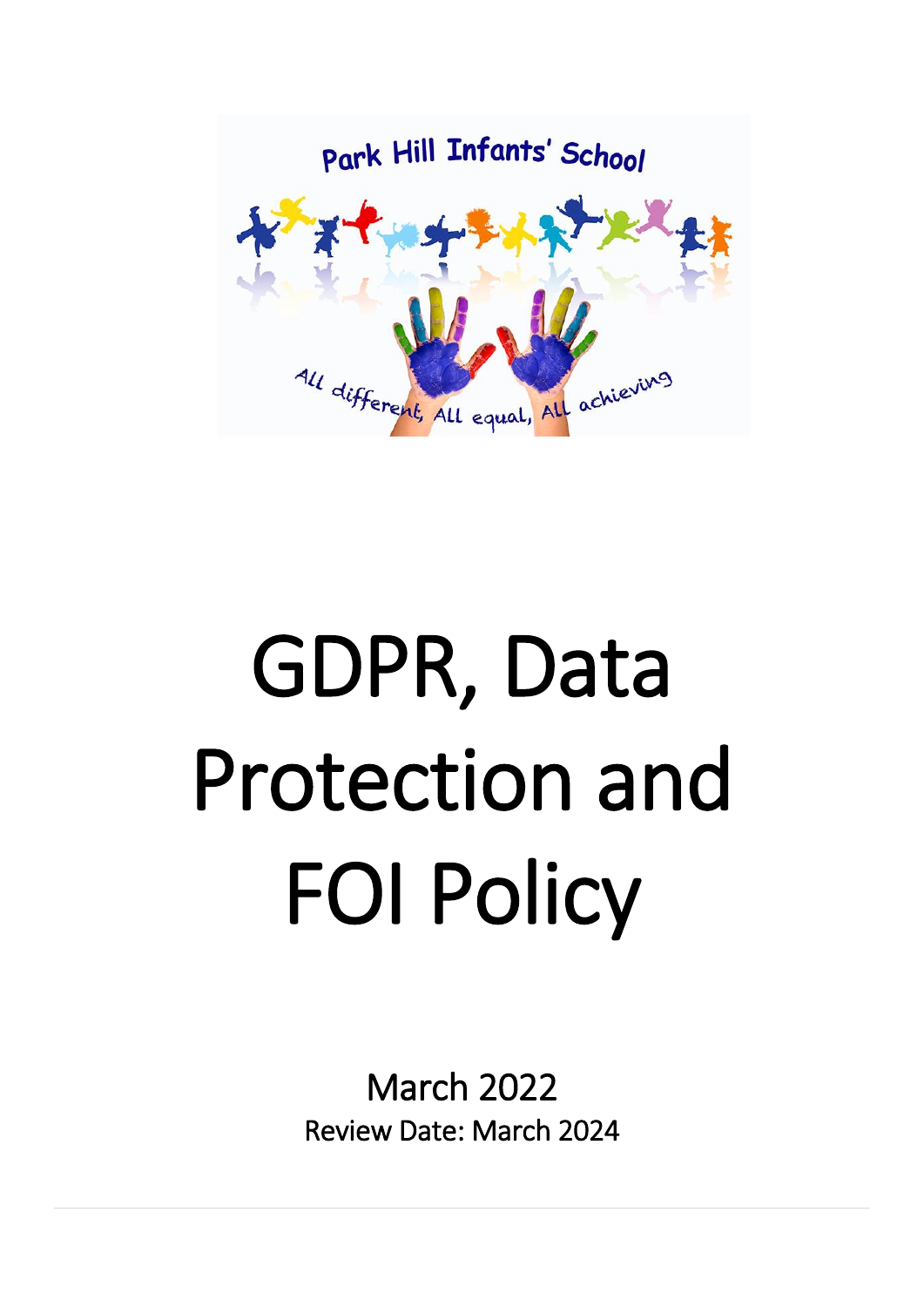Contents:

Version control [Statement of intent](#page-2-0)

- 1. [Legal framework](#page-3-0)
- 2. Applicable data
- 3. Principles
- 4. Accountability
- 5. Data protection officer (DPO)
- 6. Roles and responsibilities
- 7. [Lawful processing](#page-6-0)
- 8. Consent
- 9. The right to be informed
- 10. The right of access<br>11. The right to rectific
- The right to rectification
- 12. The right to erasure
- 13. The right to restrict processing<br>14. The right to data portability
- The right to data portability
- 15. The right to object
- 16. [Automated decision making and profiling](#page-12-0)
- 17. Privacy by design and privacy impact assessments
- 18. Data breaches
- 19. Data security
- 20. Publication of information
- 21. CCTV and photography<br>22. Data retention
- Data retention
- 23. DBS data
- 24. Policy review

Appendix 1: Personal Data Breach Procedure

Appendix 2: Subject Access Request form

Appendix 3: FOIA – Information Commissioner's Office Flowchart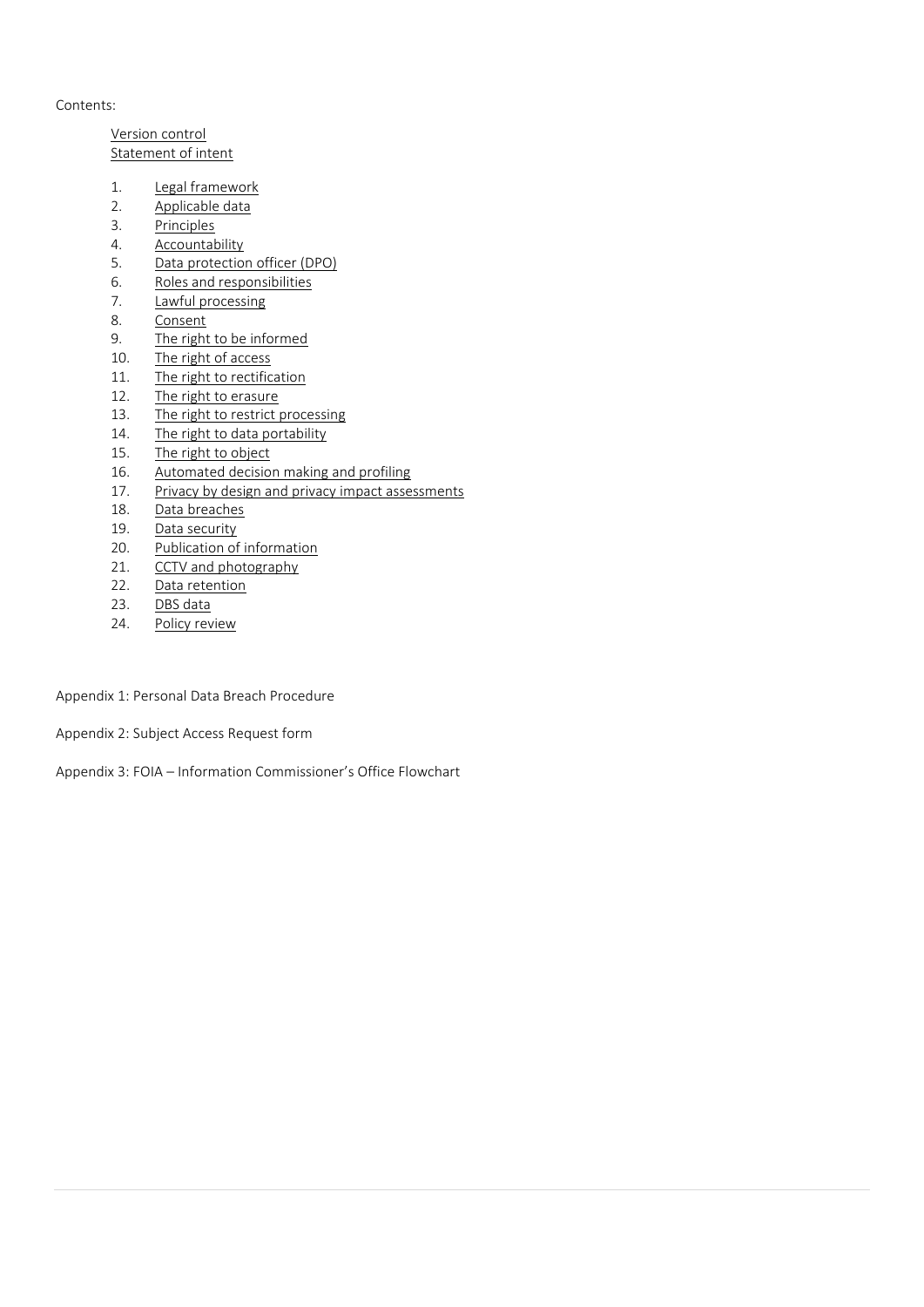## <span id="page-2-0"></span>Version Control

| Date              | Version | Status / Comments / Description                                                                                                                                                                                                                                                                                               | Changes made by                 |
|-------------------|---------|-------------------------------------------------------------------------------------------------------------------------------------------------------------------------------------------------------------------------------------------------------------------------------------------------------------------------------|---------------------------------|
| May 2018          | 1.0     | Original Policy provided by South Croydon<br>Learning Alliance DPO                                                                                                                                                                                                                                                            |                                 |
| November 2018     |         | Approved at FGB on 21 November 2018.                                                                                                                                                                                                                                                                                          |                                 |
| January 2019      | 1.1     | Renamed, reviewed and re-formatted                                                                                                                                                                                                                                                                                            |                                 |
| March 2019        |         | Discussed at FGB on 19 March 2019 - further<br>clarity for acronyms requested                                                                                                                                                                                                                                                 |                                 |
| June 2019         | 1.1     | Reviewed                                                                                                                                                                                                                                                                                                                      |                                 |
| <b>July 2019</b>  | 1.1     | Approved at FGB on 9 July 2019                                                                                                                                                                                                                                                                                                |                                 |
| <b>March 2021</b> | 1.2     | Added Appendix 2: Subject Access Request<br>Form<br>Section 6.2 edited to include DCO and clarify<br>role, direct to Appendix 2 and acknowledge<br>verbal SARs.<br>DPO role clarified.<br>Section 6.4 removed<br>Added Appendix 3: Requests for information<br>made under Freedom of Information Act<br>2000 (FOIA) procedure | Rachel Enwonwu                  |
| November 2021     | 1.3     | DCO role amended to Stephanie Croucher                                                                                                                                                                                                                                                                                        | Stephanie Croucher              |
| November 2021     | 1.4     | Policy sent to Governors to ratify by email                                                                                                                                                                                                                                                                                   | Stephanie Croucher - 26.11.2021 |
| January 2022      | 1.5     | Policy amended after review by Nick Bourne:<br>Points 7.4, 9.2, 9.3 and 21.5                                                                                                                                                                                                                                                  | Stephanie Croucher              |

## Equality Statement for Park Hill Infant School

At Park Hill Infant School, we continue to teach our children about what it means to be strong, positive and productive members of society. We have always taught our pupils about equality and this remains an important part of our curriculum. We ensure that we always celebrate diversity, promote equality, demonstrate respect and stand together to challenge all forms of discriminatory language and behaviour.

We recognise that education is a vital tool for powerful, permanent and informative change. Our continuously evolving curriculum demonstrates our determination to use education to tackle issues of racism and inequality. We strive to ensure our curriculum and supporting resources reflect values of inclusivity, diversity, equality and belonging. We do this by planning to meet the needs of all genders, of children with special educational needs, of children who are more-able, gifted and talented, of children with disabilities, of children from all socio-economic backgrounds, children from different ethnic groups, religion and cultural backgrounds, and of those from diverse linguistic backgrounds.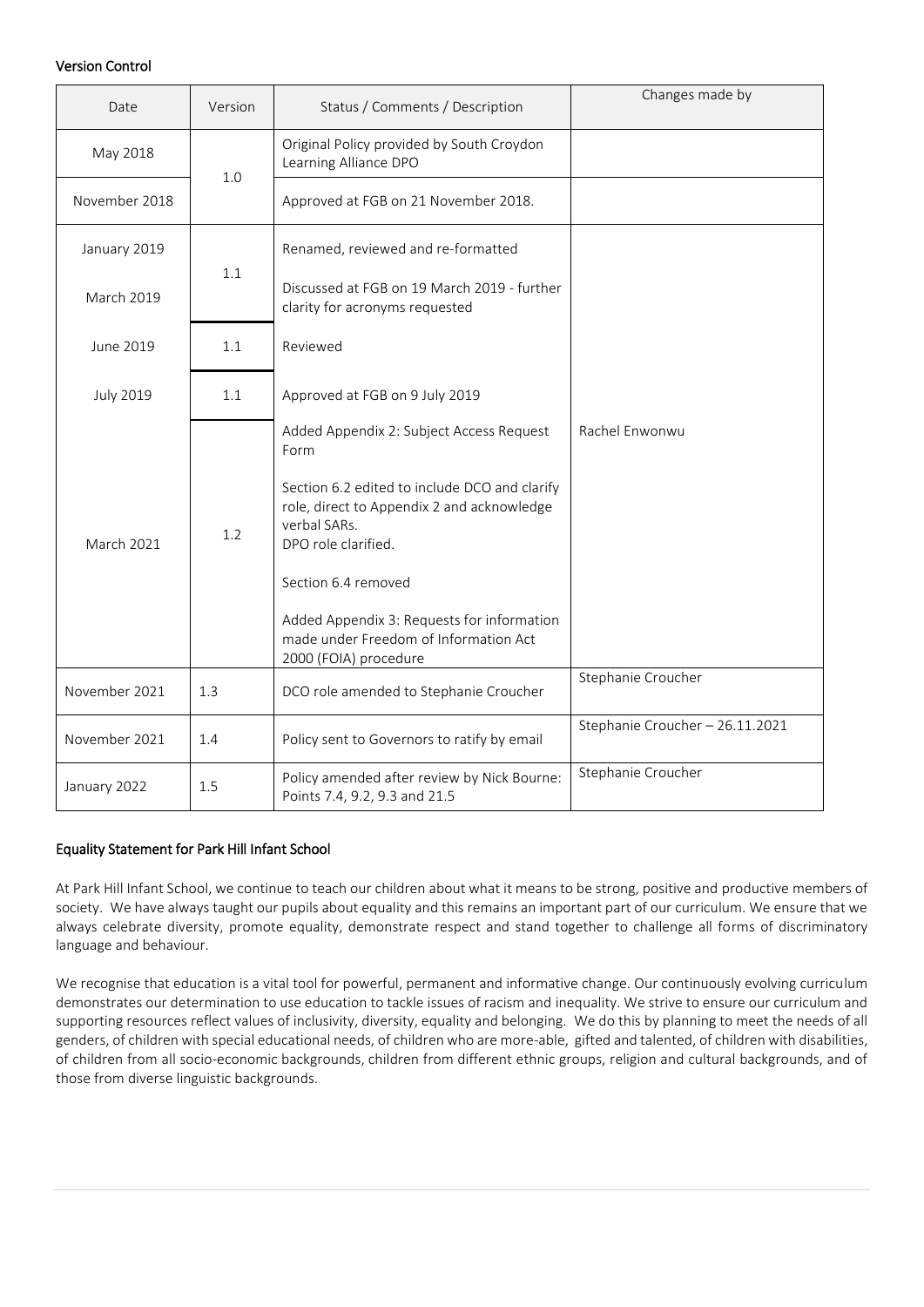## Statement of intent

Park Hill Infant School is required to keep and process certain information about its staff members and pupils in accordance with its legal obligations under the General Data Protection Regulation (GDPR).

The school may, from time to time, be required to share personal information about its staff or pupils with other organisations, mainly the LA, other schools and educational bodies, and potentially children's services.

This policy is in place to ensure all staff and governors are aware of their responsibilities and outlines how the school complies with the following core principles of the GDPR.

Organisational methods for keeping data secure are imperative, and Park Hill Infant School believes that it is good practice to keep clear practical policies, backed up by written procedures.

This policy complies with the requirements set out in the GDPR, which came into effect on 25 May 2018. The government have confirmed that the UK's decision to leave the EU will not affect the commencement of the GDPR.

#### <span id="page-3-0"></span>1. Legal framework

- 1.1. This policy has due regard to legislation, including, but not limited to the following:
	- The General Data Protection Regulation (GDPR)
	- The Freedom of Information Act 2000
	- The Education (Pupil Information) (England) Regulations 2005 (as amended in 2016)
	- The Freedom of Information and Data Protection (Appropriate Limit and Fees) Regulations 2004
	- The School Standards and Framework Act 1998
- 1.2. This policy will also have regard to the following guidance:
	- Information Commissioner's Office (2017) 'Overview of the General Data Protection Regulation (GDPR)'
	- Information Commissioner's Office (2017) 'Preparing for the General Data Protection Regulation (GDPR) 12 steps to take now'
- 1.3. This policy will be implemented in conjunction with the following other school policies:
	- E-Safety Policy
	- Safeguarding and Child Protection Policy

#### 2. Applicable data

2.1. For the purpose of this policy, personal data refers to information that relates to an identifiable, living individual, including information such as an online identifier, e.g. an IP address. The GDPR applies to both automated personal data and to manual filing systems, where personal data is accessible according to specific criteria, as well as to chronologically ordered data and pseudonymised data, e.g. key-coded.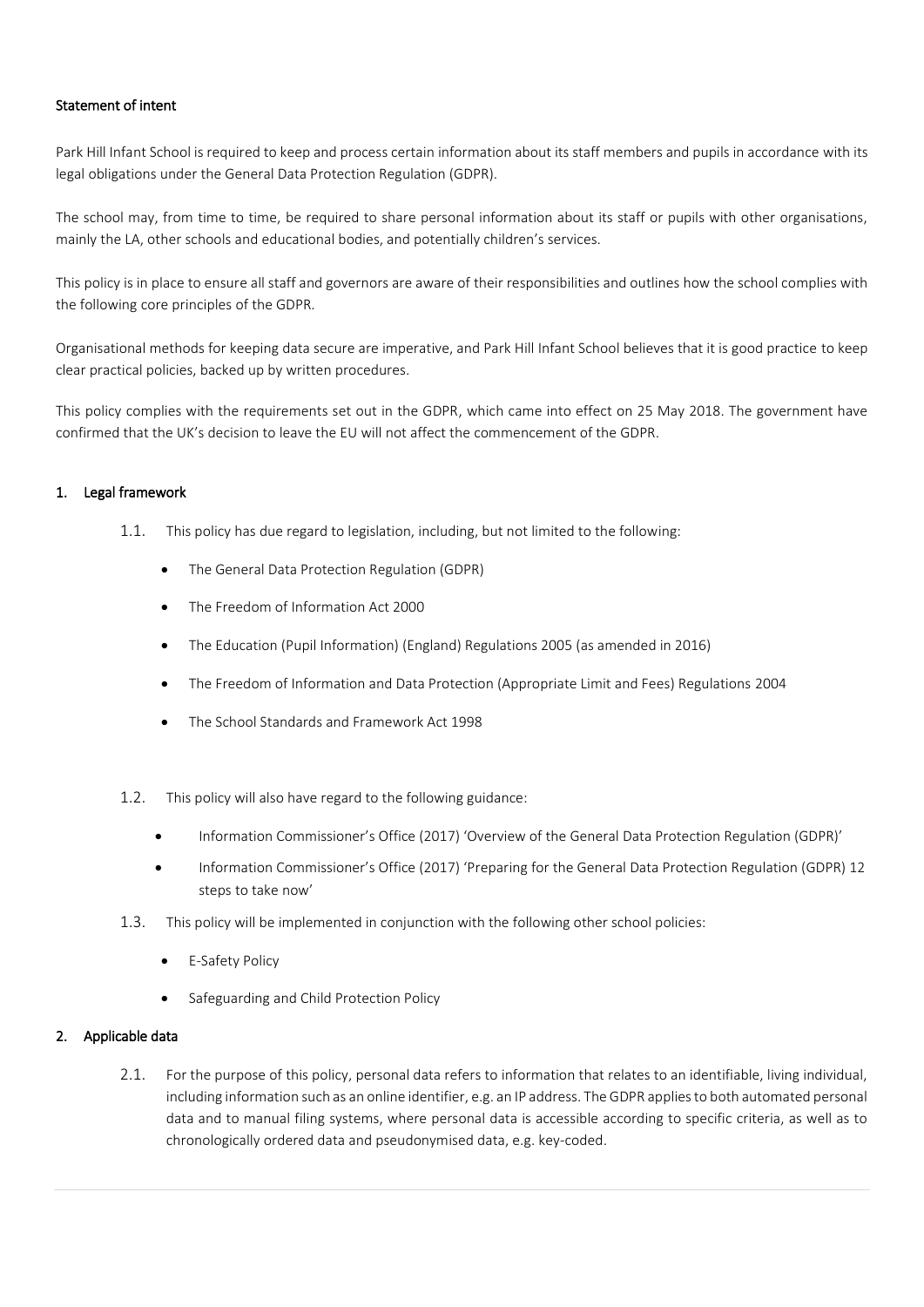2.2. Sensitive personal data is referred to in the GDPR as 'special categories of personal data', which are broadly the same as those in the Data Protection Act (DPA) 1998. These specifically include the processing of genetic data, biometric data and data concerning health matters.

# 3. Principles

- 3.1. In accordance with the requirements outlined in the GDPR, personal data will be:
	- Processed lawfully, fairly and in a transparent manner in relation to individuals.
	- Collected for specified, explicit and legitimate purposes and not further processed in a manner that is incompatible with those purposes; further processing for archiving purposes in the public interest, scientific or historical research purposes or statistical purposes shall not be considered to be incompatible with the initial purposes.
	- Adequate, relevant and limited to what is necessary in relation to the purposes for which they are processed.
	- Accurate and, where necessary, kept up-to-date; every reasonable step must be taken to ensure that personal data that are inaccurate, having regard to the purposes for which they are processed, are erased or rectified without delay.
	- Kept in a form which permits identification of data subjects for no longer than is necessary for the purposes for which the personal data are processed; personal data may be stored for longer periods, insofar as the personal data will be processed solely for archiving purposes in the public interest, scientific or historical research purposes or statistical purposes, subject to implementation of the appropriate technical and organisational measures required by the GDPR in order to safeguard the rights and freedoms of individuals.
	- Processed in a manner that ensures appropriate security of the personal data, including protection against unauthorised or unlawful processing and against accidental loss, destruction or damage, using appropriate technical or organisational measures.
- 3.2. The GDPR also requires that "the controller shall be responsible for, and able to demonstrate, compliance with the principles".

# 4. Accountability

- 4.1. Park Hill Infant School will implement appropriate technical and organisational measures to demonstrate that data is processed in line with the principles set out in the GDPR.
- 4.2. The school will provide comprehensive, clear and transparent privacy policies.
- 4.3. Records of activities relating to higher risk processing will be maintained, such as the processing of special categories data or that in relation to criminal convictions and offences.
- 4.4. Internal records of processing activities will include the following:
	- Name and details of the organisation
	- Purpose(s) of the processing
	- Description of the categories of individuals and personal data
	- Retention schedules
	- Categories of recipients of personal data
	- Description of technical and organisational security measures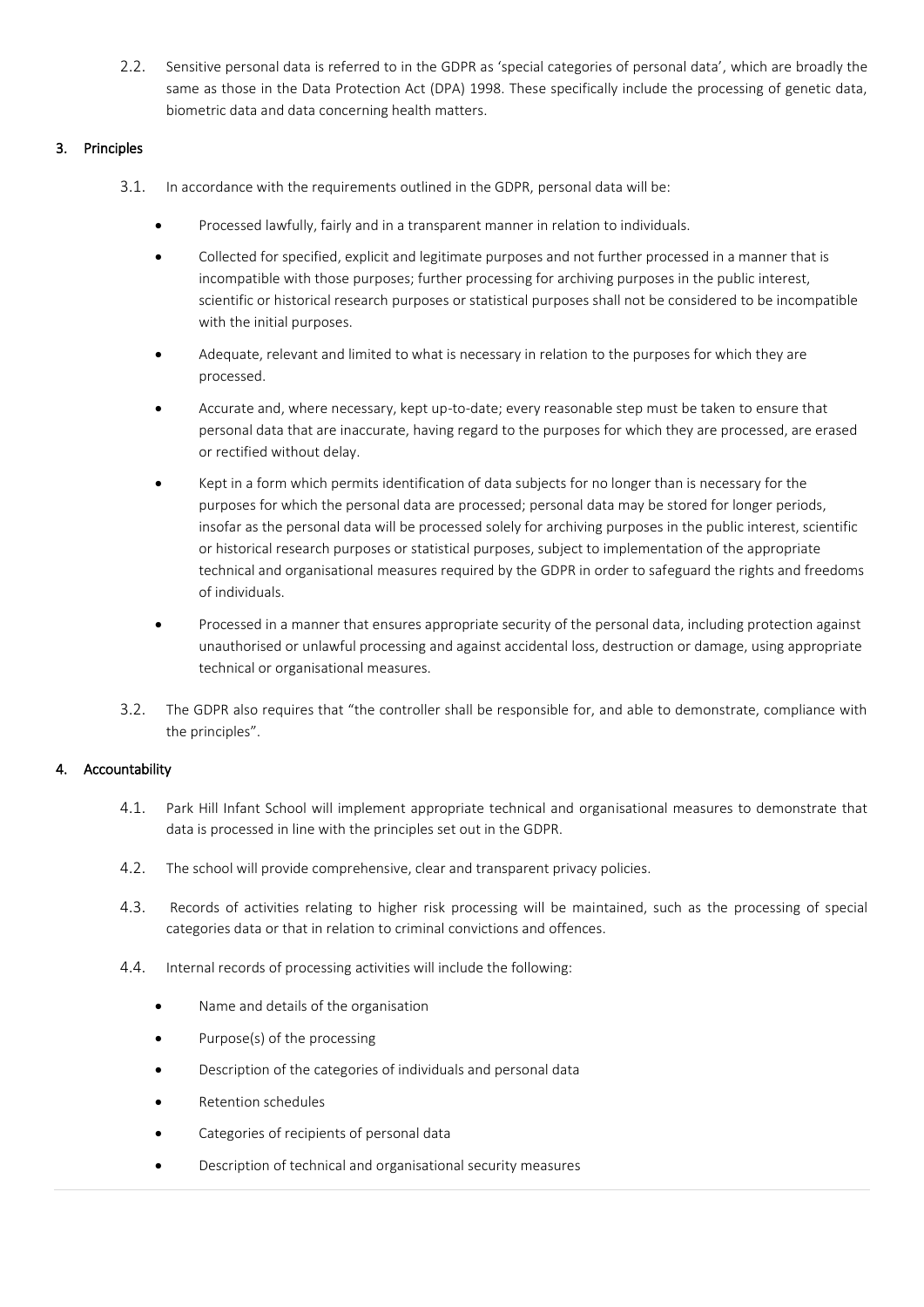- Details of transfers to third countries, including documentation of the transfer mechanism safeguards in place
- 4.5. The school will implement measures that meet the principles of data protection by design and data protection by default, such as:
	- Data minimisation.
	- Pseudonymisation.
	- Transparency.
	- Allowing individuals to monitor processing.
	- Continuously creating and improving security features.
- 4.6. Data protection impact assessments will be used, where appropriate.

## 5. Data protection officer (DPO) and Data Protection Compliance Officer (DCO)

- 5.1. The school has bought into a DPO SLA in order to:
	- Inform and advise the school and its employees about their obligations to comply with the GDPR and other data protection laws.
	- Monitor the school's compliance with the GDPR and other laws, including conducting an annual audit, advising on data protection impact assessments and providing GDPR awareness training to staff members.
- 5.2. An existing employee will be appointed to the role of DPCO including managing internal data protection activities.
- 5.3. The DPO will have professional experience and knowledge of data protection law, particularly that in relation to schools.
- 5.4. The DPO will report to the highest level of management at the school, which is the Headteacher.
- 5.5. The DPO will operate independently and will not be dismissed or penalised for performing their task.
- 5.6. Sufficient resources will be provided to the DPO to enable them to meet their GDPR obligations.

## 6. Roles and Responsibilities

This policy applies to all staff employed by our school, to governors (and other volunteers) and to external organisations or individuals working on our behalf. Staff who do not comply with this policy may face disciplinary action.

## 6.1 Governing board

The governing board has overall responsibility for ensuring that our school complies with all relevant data protection obligations.

## 6.2 Data compliance officer and data protection officer

The data compliance officer (DCO) acts on behalf of the data controller to develop and implement data protection processes and procedures, ensure compliance and provide staff training.

The DCO is the first point of contact for individuals whose data the school processes should they wish to exercise their data rights as outlined in this policy. Subject access/freedom of information requests should be directed to the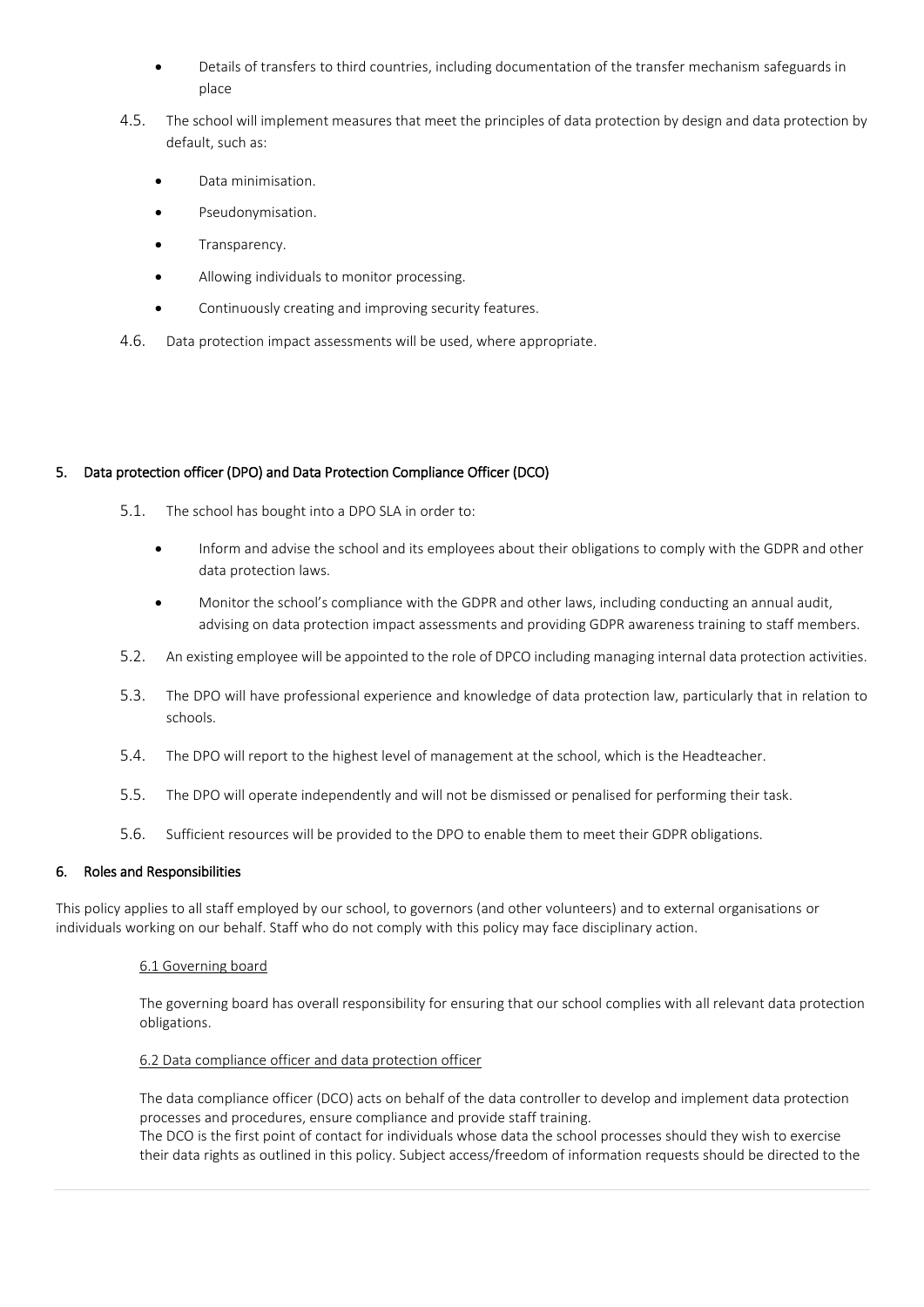DCO. A subject access request form (see Appendix 2) is available from the school office but the school acknowledges that subject access requests can be received in writing in any format or verbally. They will provide an annual report of their activities directly to the governing board and, where relevant, report to the board their advice and recommendations on school data protection issues.

Our DCO is Stephanie Croucher. The DCO is contactable via email: [scroucher4.306@lgflmail.org](mailto:scroucher4.306@lgflmail.org)

The DPO is responsible for overseeing the implementation of this policy, monitoring our compliance with data protection law, and developing related policies and guidelines where applicable. The DPO is the first point of contact for the ICO and will have professional experience and knowledge of data protection law, particularly that in relation to schools. The DPO will report to the highest level of management at the school, which is the headteacher. The DPO will operate independently and will not be dismissed or penalised for performing their task. Sufficient resources will be provided to the DPO to enable them to meet their GDPR obligations. They will provide an annual report of their activities directly to the Headteacher and, where relevant, report to the board their advice and recommendations on school data protection issues.

Our DPO is SCC (South Croydon Cluster) DPO SERVICES. The DPO is contactable via email: [dpo@sccgdprservices.co.uk.](mailto:dpo@sccgdprservices.co.uk) 

#### 6.3 Headteacher

The headteacher acts as the representative of the data controller on a day-to-day basis.

#### 6.4 All staff

Staff are responsible for:

- Collecting, storing and processing any personal data in accordance with this policy
- Informing the school of any changes to their personal data, such as a change of address
- Contacting the DCO in the following circumstances:
	- With any questions about the operation of this policy, data protection law, retaining personal data or keeping personal data secure o If they have any concerns that this policy is not being followed
	- If they are unsure whether or not they have a lawful basis to use personal data in a particular way
	- If they need to rely on or capture consent, draft a privacy notice, deal with data protection rights invoked by an individual, or transfer personal data outside the European Economic Area
	- If there has been a data breach
	- Whenever they are engaging in a new activity that may affect the privacy rights of individuals
	- If they need help with any contracts or sharing personal data with third parties

#### <span id="page-6-0"></span>7. Lawful processing

- 7.1. The legal basis for processing data will be identified and documented prior to data being processed.
- 7.2. Under the GDPR, data will be lawfully processed under the following conditions:
- 7.3. The consent of the data subject has been obtained.
	- Processing is necessary for:
		- Compliance with a legal obligation.
		- The performance of a task carried out in the public interest or in the exercise of official authority vested in the controller.
		- For the performance of a contract with the data subject or to take steps to enter into a contract.
		- Protecting the vital interests of a data subject or another person.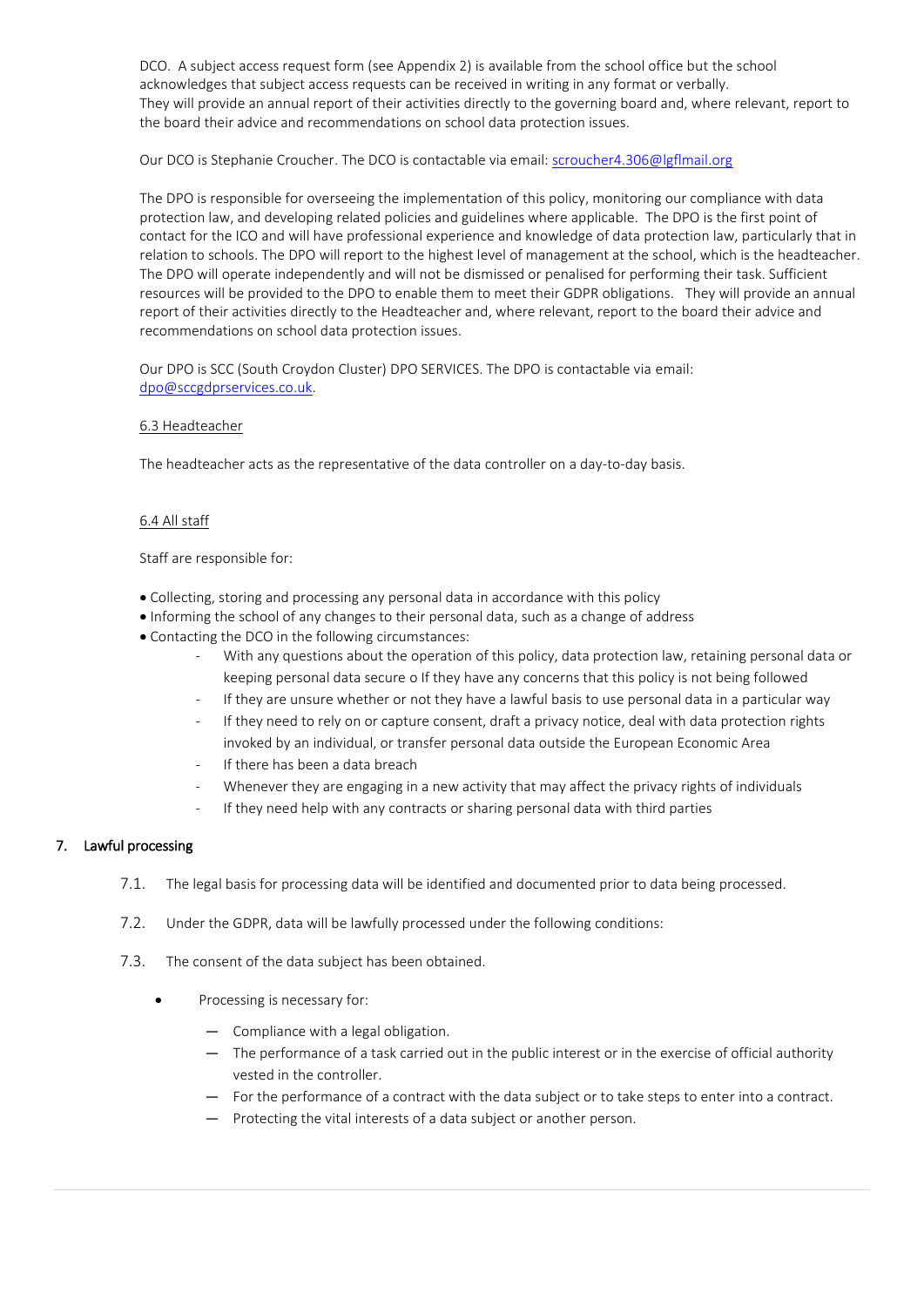- For the purposes of legitimate interests pursued by the controller or a third party, except where such interests are overridden by the interests, rights or freedoms of the data subject. (This condition is not available to processing undertaken by the school in the performance of its tasks.)
- 7.4. Sensitive data will only be processed under the following conditions:
	- Explicit consent of the data subject, unless reliance on consent is prohibited by EU or Member State law.
	- Processing carried out by a not-for-profit body with a trade union aim provided the processing relates only to members or former members (or those who have regular contact with it in connection with those purposes) and provided there is no disclosure to a third party without consent.
	- Processing relates to personal data manifestly made public by the data subject.
	- Processing is necessary for:
		- Carrying out obligations under employment, social security or social protection law, or a collective agreement.
		- Protecting the vital interests of a data subject or another individual where the data subject is physically or legally incapable of giving consent.
		- The establishment, exercise or defence of legal claims or where courts are acting in their judicial capacity.
		- Reasons of substantial public interest on the basis of Union or Member State law which is proportionate to the aim pursued and which contains appropriate safeguards.
		- The purposes of preventative or occupational medicine, for assessing the working capacity of the employee, medical diagnosis, the provision of health or social care or treatment or management of health or social care systems and services on the basis of Union or Member State law or a contract with a health professional.
		- Reasons of public interest in the area of public health, such as protecting against serious cross-border threats to health or ensuring high standards of healthcare and of medicinal products or medical devices.
		- Archiving purposes in the public interest, or scientific and historical research purposes or statistical purposes in accordance with Article 89(1).

## 8. Consent

- 8.1. Consent must be a positive indication. It cannot be inferred from silence, inactivity or pre-ticked boxes.
- 8.2. Consent will only be accepted where it is freely given, specific, informed and an unambiguous indication of the individual's wishes.
- 8.3. Where consent is given, a record will be kept documenting how and when consent was given.
- 8.4. The school ensures that consent mechanisms meet the standards of the GDPR. Where the standard of consent cannot be met, an alternative legal basis for processing the data must be found, or the processing must cease.
- 8.5. Consent accepted under the DPA will be reviewed to ensure it meets the standards of the GDPR; however, acceptable consent obtained under the DPA will not be reobtained.
- 8.6. Consent can be withdrawn by the individual at any time.
- 8.7. Where a child is under the age of 16 the consent of parents will be sought prior to the processing of their data, except where the processing is related to preventative or counselling services offered directly to a child.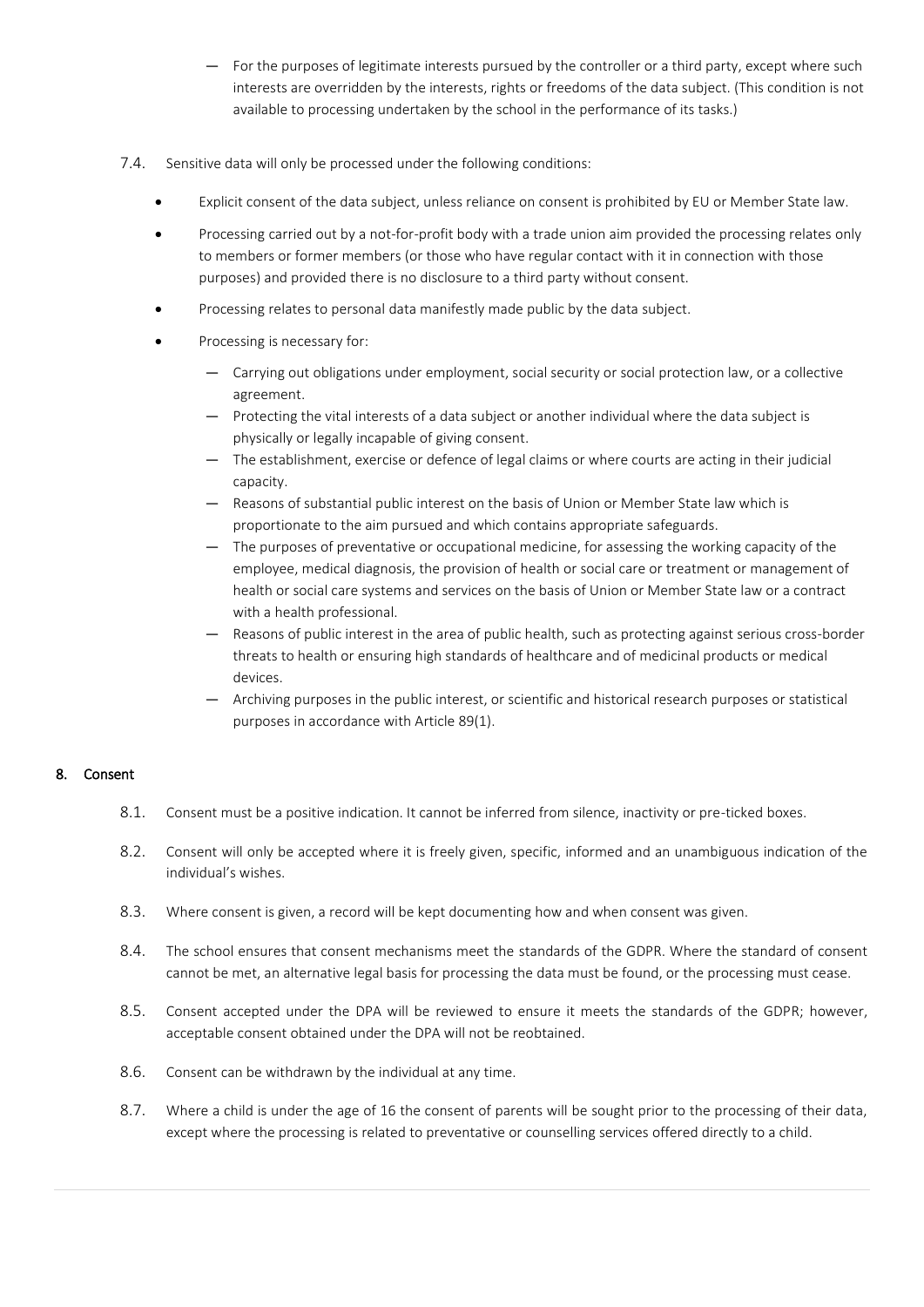## 9. The right to be informed

- 9.1. The privacy notice supplied to individuals in regards to the processing of their personal data will be written in clear, plain language which is concise, transparent, easily accessible and free of charge.
- 9.2. If services are offered directly to a child, the school will ensure that the privacy notice is written in a clear, plain manner that the child or their parent/ carer will understand.
- 9.3. In relation to data obtained both directly from the data subject and not obtained directly from the data subject, the following information will be supplied within the privacy notice:
	- The identity and contact details of the controller (and where applicable, the controller's representative) and the DPO.
	- The purpose of, and the legal basis for, processing the data.
	- Any recipient or categories of recipients of the personal data.
	- Details of transfers to third countries and the safeguards in place.
	- The retention period of criteria used to determine the retention period.
	- The existence of the data subject's rights, including the right to:
		- Withdraw consent at any time.
		- Lodge a complaint with a supervisory authority.
	- The existence of automated decision making, including profiling, how decisions are made, the significance of the process and the consequences.
- 9.4. Where data is obtained directly from the data subject, information regarding whether the provision of personal data is part of a statutory or contractual requirement, as well as any possible consequences of failing to provide the personal data, will be provided.
- 9.5. Where data is not obtained directly from the data subject, information regarding the categories of personal data that the school holds, the source that the personal data originates from and whether it came from publicly accessible sources, will be provided.
- 9.6. For data obtained directly from the data subject, this information will be supplied at the time the data is obtained.
- 9.7. In relation to data that is not obtained directly from the data subject, this information will be supplied:
	- Within one month of having obtained the data.
	- If disclosure to another recipient is envisaged, at the latest, before the data are disclosed.
	- If the data are used to communicate with the individual, at the latest, when the first communication takes place.

## 10. The right of access

- 10.1. Individuals have the right to obtain confirmation that their data is being processed.
- 10.2. Individuals have the right to submit a subject access request (SAR) to gain access to their personal data in order to verify the lawfulness of the processing. The SAR form is available from the School Office, however, we will accept other written or verbal SARs.
- 10.3. The school will verify the identity of the person making the request before any information is supplied.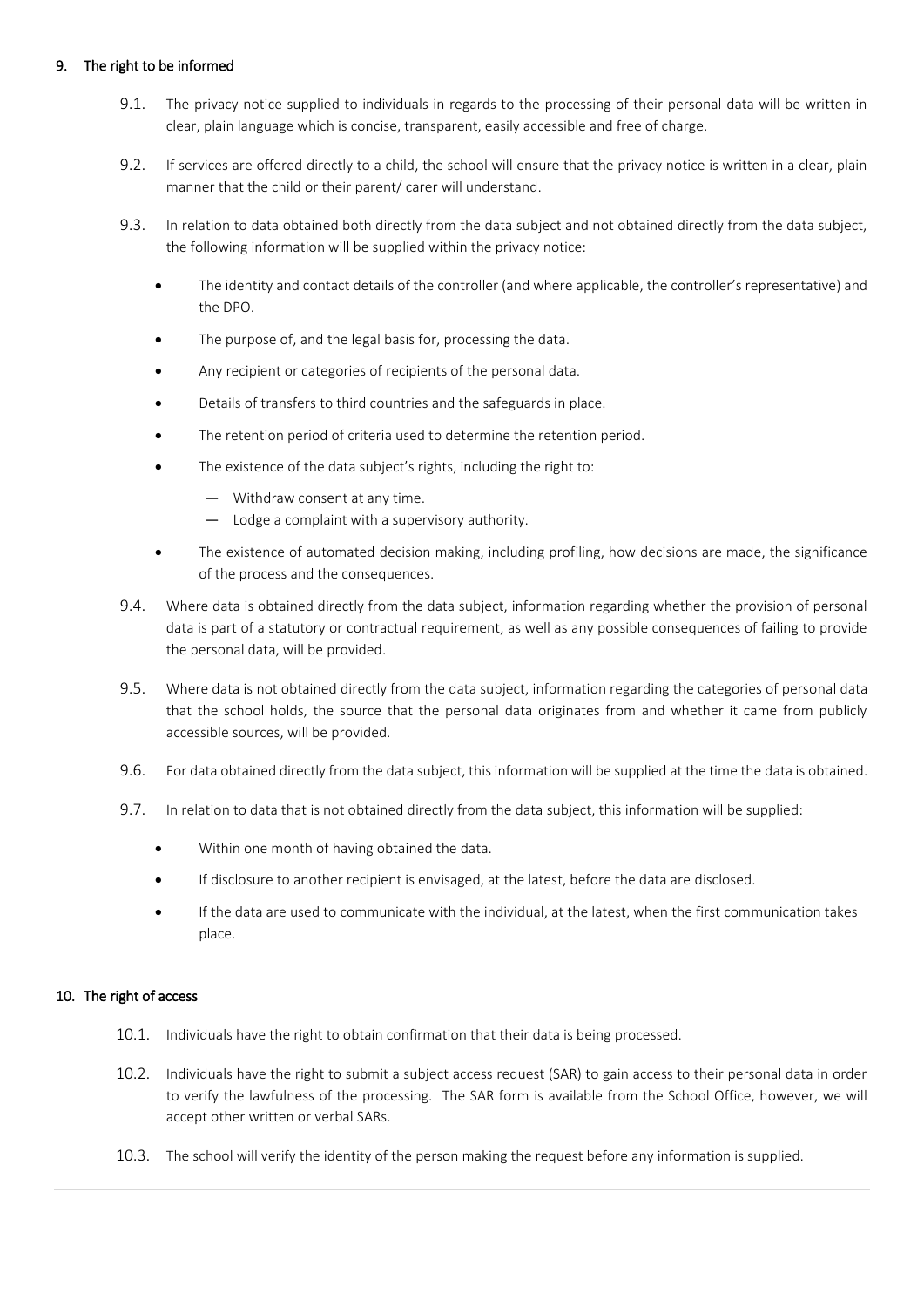- 10.4. A copy of the information will be supplied to the individual free of charge; however, the school may impose a 'reasonable fee' to comply with requests for further copies of the same information.
- 10.5. Where a SAR has been made electronically, the information will be provided in a commonly used electronic format.
- 10.6. Where a request is manifestly unfounded, excessive or repetitive, a reasonable fee may be charged.
- 10.7. All fees will be based on the administrative cost of providing the information.
- 10.8. All requests will be responded to without delay and at the latest, within one month of receipt.
- 10.9. In the event of numerous or complex requests, the period of compliance will be extended by a further two months. The individual will be informed of this extension, and will receive an explanation of why the extension is necessary, within one month of the receipt of the request.
- 10.10. Where a request is manifestly unfounded or excessive, the school holds the right to refuse to respond to the request. The individual will be informed of this decision and the reasoning behind it, as well as their right to complain to the supervisory authority and to a judicial remedy, within one month of the refusal.
- 10.11. In the event that a large quantity of information is being processed about an individual, the school will ask the individual to specify the information the request is in relation to.

#### 11. The right to rectification

- 11.1. Individuals are entitled to have any inaccurate or incomplete personal data rectified.
- 11.2. Where the personal data in question has been disclosed to third parties, the school will inform them of the rectification where possible.
- 11.3. Where appropriate, the school will inform the individual about the third parties that the data has been disclosed to.
- 11.4. Requests for rectification will be responded to within one month; this will be extended by two months where the request for rectification is complex.
- 11.5. Where no action is being taken in response to a request for rectification, the school will explain the reason for this to the individual, and will inform them of their right to complain to the supervisory authority and to a judicial remedy.

#### 12. The right to erasure

- 12.1. Individuals hold the right to request the deletion or removal of personal data where there is no compelling reason for its continued processing.
- 12.2. Individuals have the right to erasure in the following circumstances:
	- Where the personal data is no longer necessary in relation to the purpose for which it was originally collected/processed
	- When the individual withdraws their consent
	- When the individual objects to the processing and there is no overriding legitimate interest for continuing the processing
	- The personal data was unlawfully processed
	- The personal data is required to be erased in order to comply with a legal obligation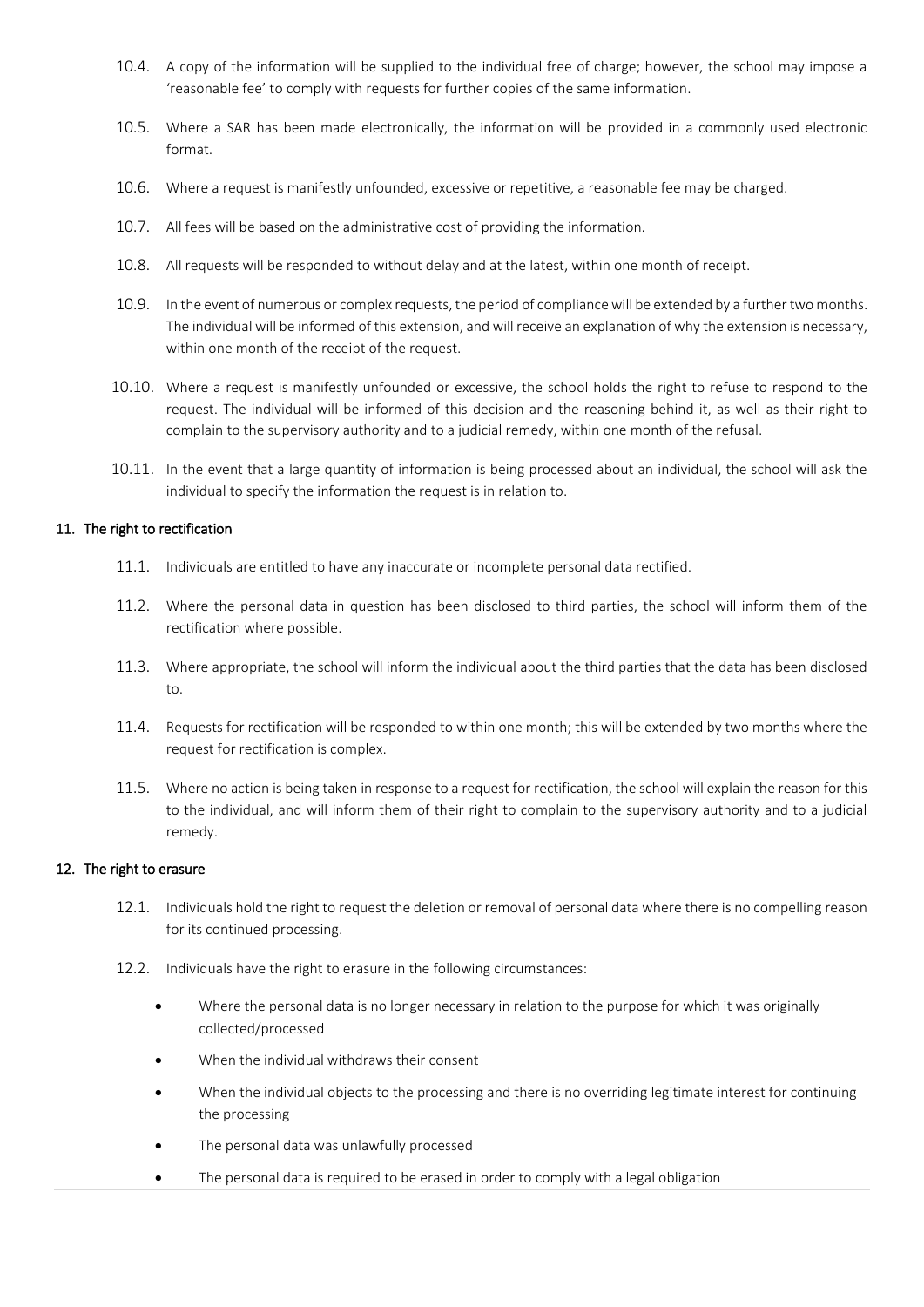- The personal data is processed in relation to the offer of information society services to a child
- 12.3. The school has the right to refuse a request for erasure where the personal data is being processed for the following reasons:
	- To exercise the right of freedom of expression and information
	- To comply with a legal obligation for the performance of a public interest task or exercise of official authority
	- For public health purposes in the public interest
	- For archiving purposes in the public interest, scientific research, historical research or statistical purposes
	- The exercise or defence of legal claims
- 12.4. As a child may not fully understand the risks involved in the processing of data when consent is obtained, special attention will be given to existing situations where a child has given consent to processing and they later request erasure of the data, regardless of age at the time of the request.
- 12.5. Where personal data has been disclosed to third parties, they will be informed about the erasure of the personal data, unless it is impossible or involves disproportionate effort to do so.
- 12.6. Where personal data has been made public within an online environment, the school will inform other organisations who process the personal data to erase links to and copies of the personal data in question.

#### 13. The right to restrict processing

- 13.1. Individuals have the right to block or suppress the school's processing of personal data.
- 13.2. In the event that processing is restricted, the school will store the personal data, but not further process it, guaranteeing that just enough information about the individual has been retained to ensure that the restriction is respected in future.
- 13.3. The school will restrict the processing of personal data in the following circumstances:
	- Where an individual contests the accuracy of the personal data, processing will be restricted until the school has verified the accuracy of the data
	- Where an individual has objected to the processing and the school is considering whether their legitimate grounds override those of the individual
	- Where processing is unlawful and the individual opposes erasure and requests restriction instead
	- Where the school no longer needs the personal data but the individual requires the data to establish, exercise or defend a legal claim
- 13.4. If the personal data in question has been disclosed to third parties, the school will inform them about the restriction on the processing of the personal data, unless it is impossible or involves disproportionate effort to do so.

The school will inform individuals when a restriction on processing has been lifted.

#### 14. The right to data portability

- 14.1. Individuals have the right to obtain and reuse their personal data for their own purposes across different services.
- 14.2. Personal data can be easily moved, copied or transferred from one IT environment to another in a safe and secure manner, without hindrance to usability.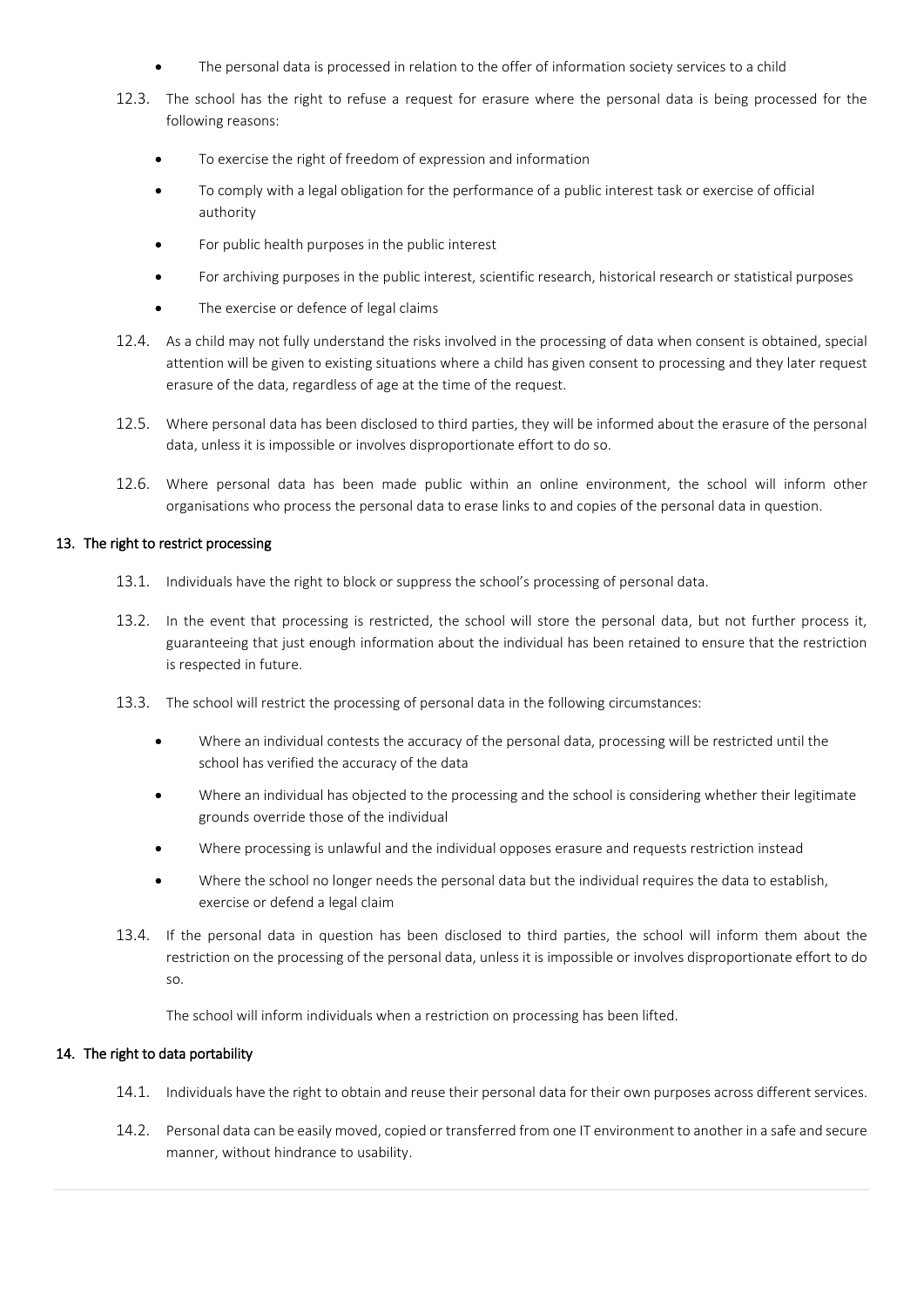- 14.3. The right to data portability only applies in the following cases:
	- To personal data that an individual has provided to a controller
	- Where the processing is based on the individual's consent or for the performance of a contract
	- When processing is carried out by automated means
- 14.4. Personal data will be provided in a structured, commonly used and machine-readable form.
- 14.5. The school will provide the information free of charge.
- 14.6. Where feasible, data will be transmitted directly to another organisation at the request of the individual.
- 14.7. The school is not required to adopt or maintain processing systems which are technically compatible with other organisations.
- 14.8. In the event that the personal data concerns more than one individual, the school will consider whether providing the information would prejudice the rights of any other individual.
- 14.9. The school will respond to any requests for portability within one month.
- 14.10. Where the request is complex, or a number of requests have been received, the timeframe can be extended by two months, ensuring that the individual is informed of the extension and the reasoning behind it within one month of the receipt of the request.
- 14.11. Where no action is being taken in response to a request, the school will, without delay and at the latest within one month, explain to the individual the reason for this and will inform them of their right to complain to the supervisory authority and to a judicial remedy.

## 15. The right to object

- 15.1. The school will inform individuals of their right to object at the first point of communication, and this information will be outlined in the privacy notice and explicitly brought to the attention of the data subject, ensuring that it is presented clearly and separately from any other information.
- 15.2. Individuals have the right to object to the following:
	- Processing based on legitimate interests or the performance of a task in the public interest
	- Direct marketing
	- Processing for purposes of scientific or historical research and statistics.
- 15.3. Where personal data is processed for the performance of a legal task or legitimate interests:
	- An individual's grounds for objecting must relate to his or her particular situation.
	- The school will stop processing the individual's personal data unless the processing is for the establishment, exercise or defence of legal claims, or, where the school can demonstrate compelling legitimate grounds for the processing, which override the interests, rights and freedoms of the individual.
- 15.4. Where personal data is processed for direct marketing purposes:
	- The school will stop processing personal data for direct marketing purposes as soon as an objection is received.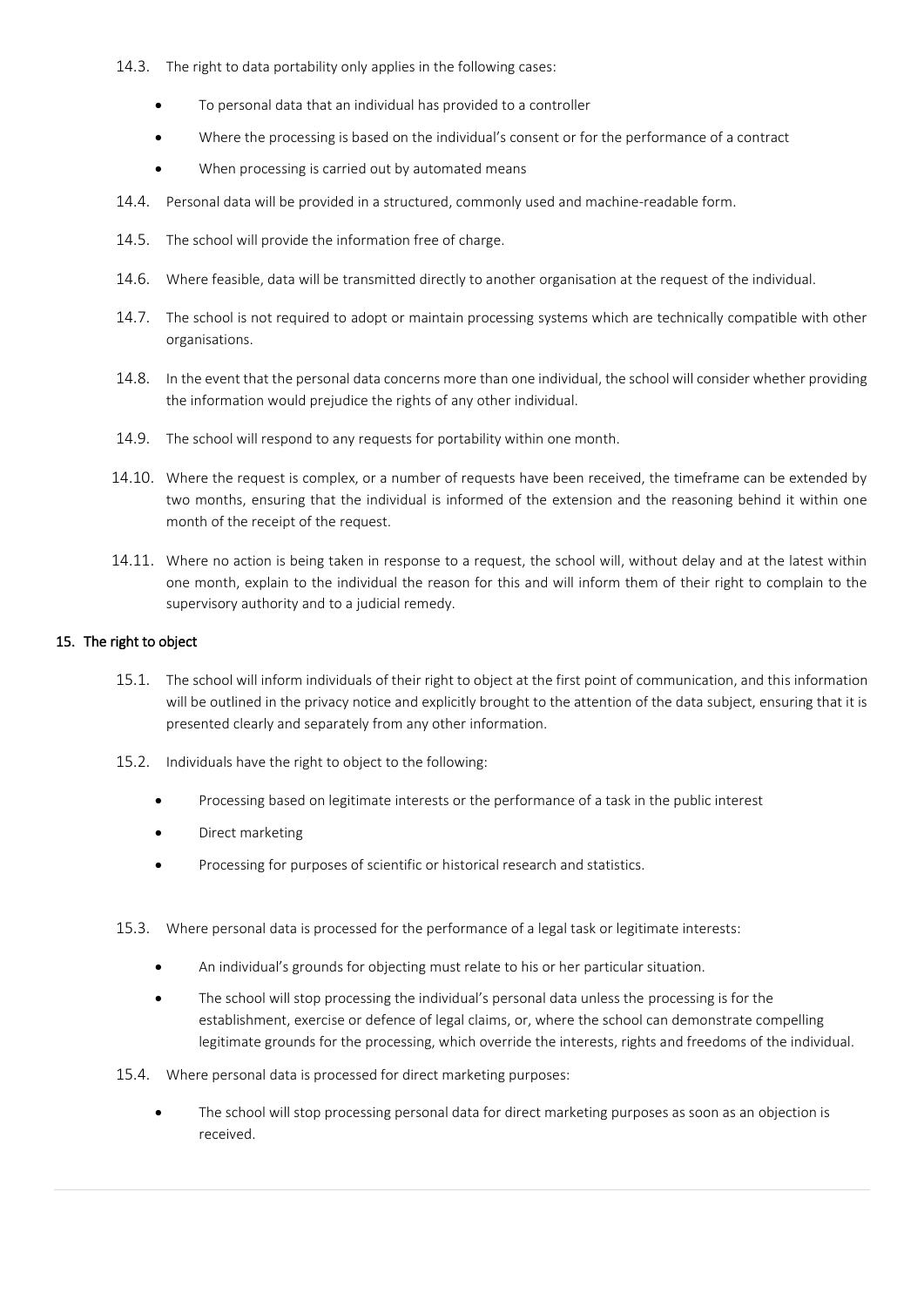- The school cannot refuse an individual's objection regarding data that is being processed for direct marketing purposes.
- 15.5. Where personal data is processed for research purposes:
	- The individual must have grounds relating to their particular situation in order to exercise their right to object.
	- Where the processing of personal data is necessary for the performance of a public interest task, the school is not required to comply with an objection to the processing of the data.
- 15.6. Where the processing activity is outlined above, but is carried out online, the school will offer a method for individuals to object online.

## <span id="page-12-0"></span>16. Automated decision making and profiling

- 16.1. Individuals have the right not to be subject to a decision when:
	- It is based on automated processing, e.g. profiling.
	- It produces a legal effect or a similarly significant effect on the individual.
- 16.2. The school will take steps to ensure that individuals are able to obtain human intervention, express their point of view, and obtain an explanation of the decision and challenge it.
- 16.3. When automatically processing personal data for profiling purposes, the school will ensure that the appropriate safeguards are in place, including:
	- Ensuring processing is fair and transparent by providing meaningful information about the logic involved, as well as the significance and the predicted impact.
	- Using appropriate mathematical or statistical procedures.
	- Implementing appropriate technical and organisational measures to enable inaccuracies to be corrected and minimise the risk of errors.
	- Securing personal data in a way that is proportionate to the risk to the interests and rights of the individual and prevents discriminatory effects.
- 16.4. Automated decisions must not concern a child or be based on the processing of sensitive data, unless:
	- The school has the explicit consent of the individual.
	- The processing is necessary for reasons of substantial public interest on the basis of Union/Member State law.

## 17. Privacy by design and privacy impact assessments

- 17.1. The school will act in accordance with the GDPR by adopting a privacy by design approach and implementing technical and organisational measures which demonstrate how the school has considered and integrated data protection into processing activities.
- 17.2. Data protection impact assessments (DPIAs) will be used to identify the most effective method of complying with the school's data protection obligations and meeting individuals' expectations of privacy.
- 17.3. DPIAs will allow the school to identify and resolve problems at an early stage, thus reducing associated costs and preventing damage from being caused to the school's reputation which might otherwise occur.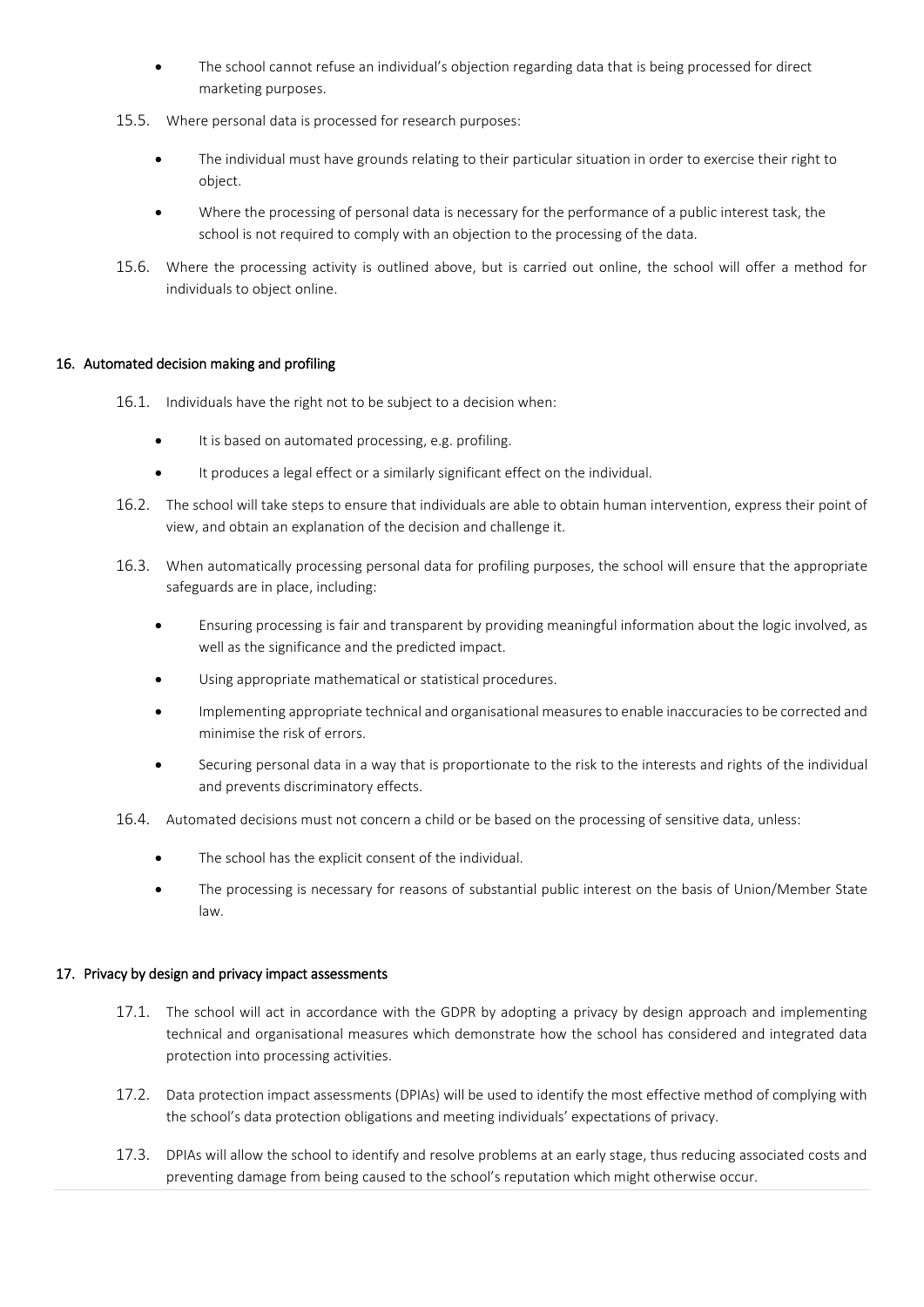- 17.4. A DPIA will be carried out when using new technologies or when the processing is likely to result in a high risk to the rights and freedoms of individuals.
- 17.5. A DPIA will be used for more than one project, where necessary.
- 17.6. High risk processing includes, but is not limited to, the following:
	- Systematic and extensive processing activities, such as profiling
	- Large scale processing of special categories of data or personal data which is in relation to criminal convictions or offences
	- The use of CCTV.
- 17.7. The school will ensure that all DPIAs include the following information:
	- A description of the processing operations and the purposes
	- An assessment of the necessity and proportionality of the processing in relation to the purpose
	- An outline of the risks to individuals
	- The measures implemented in order to address risk
- 17.8. Where a DPIA indicates high risk data processing, the school will consult the ICO to seek its opinion as to whether the processing operation complies with the GDPR.

## 18. Personal data breaches

18.1. A personal data breach means a breach of security leading to the accidental or unlawful destruction, loss, alteration, unauthorised disclosure of, or access to, personal data. This includes breaches that are the result of both accidental and deliberate causes. It also means that a breach is more than just about losing personal data.

A personal data breach can be broadly defined as a security incident that has affected the confidentiality, integrity or availability of personal data. In short, there will be a personal data breach whenever any personal data is lost, destroyed, corrupted or disclosed; if someone accesses the data or passes it on without proper authorisation; or if the data is made unavailable, for example, when it has been encrypted by ransomware, or accidentally lost or destroyed.

- 18.2. The headteacher will ensure that all staff members are made aware of, and understand, what constitutes a data breach and what procedure to follow in the event of a suspected or actual data breach.
- 18.3. Where a breach is likely to result in a risk to the rights and freedoms of individuals, the relevant supervisory authority will be informed.
- 18.4. All notifiable breaches will be reported to the relevant supervisory authority within 72 hours of the school becoming aware of it.
- 18.5. The risk of the breach having a detrimental effect on the individual, and the need to notify the relevant supervisory authority, will be assessed on a case-by-case basis.
- 18.6. In the event that a breach is likely to result in a high risk to the rights and freedoms of an individual, the school will notify those concerned directly.
- 18.7. A 'high risk' breach means that the threshold for notifying the individual is higher than that for notifying the relevant supervisory authority.
- 18.8. In the event that a breach is sufficiently serious, the public will be notified without undue delay.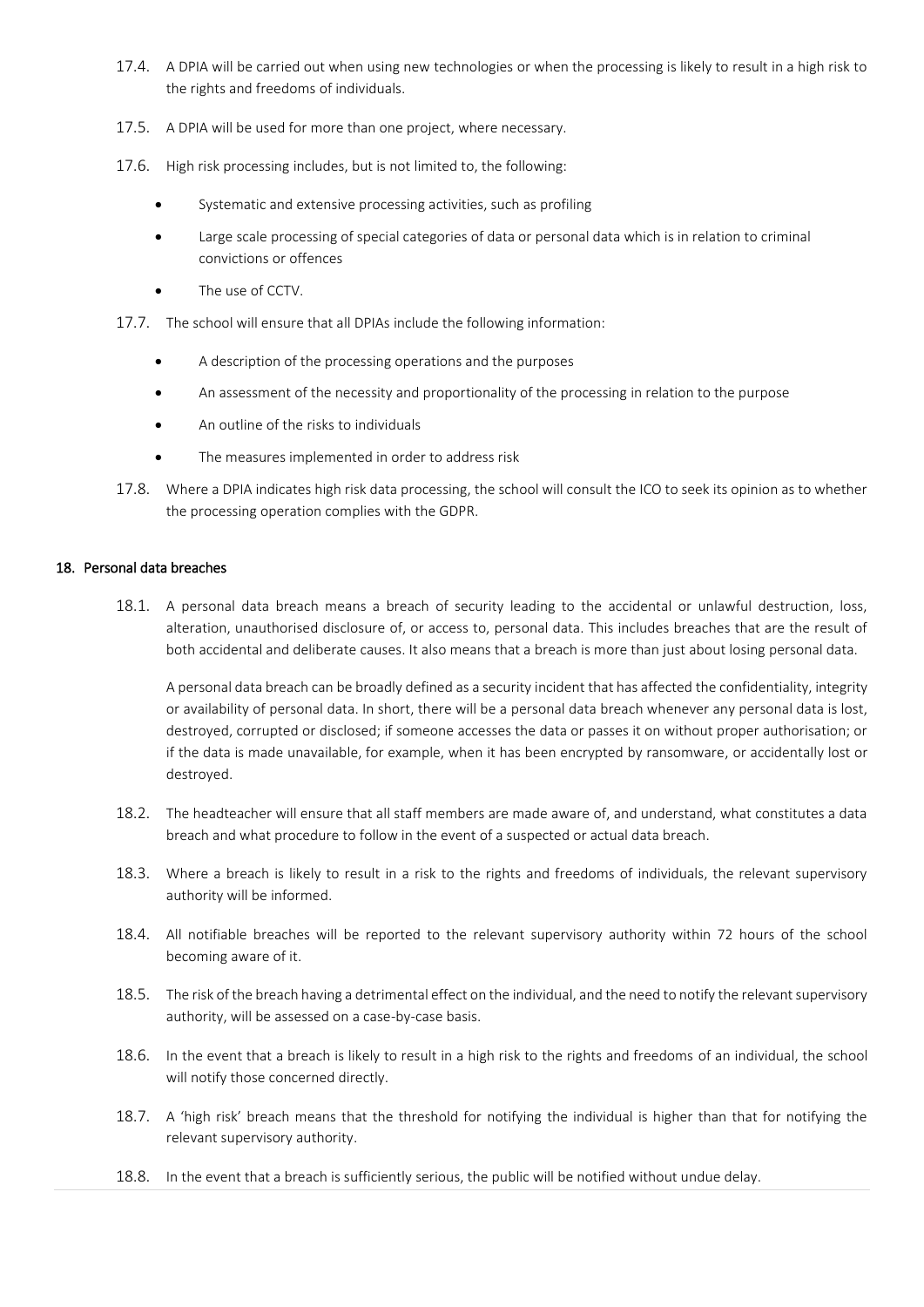- 18.9. Effective and robust breach detection, investigation and internal reporting procedures are in place at the school, which facilitate decision-making in relation to whether the relevant supervisory authority or the public need to be notified.
- 18.10. Within a breach notification, the following information will be outlined:
	- The nature of the personal data breach, including the categories and approximate number of individuals and records concerned
	- The name and contact details of the DPO
	- An explanation of the likely consequences of the personal data breach
	- A description of the proposed measures to be taken to deal with the personal data breach
	- Where appropriate, a description of the measures taken to mitigate any possible adverse effects
- 18.11. Failure to report a breach when required to do so may result in a fine, as well as a fine for the breach itself.

#### 19. Data security

- 19.1. Confidential paper records will be kept in a locked filing cabinet, drawer or safe, with restricted access.
- 19.2. Confidential paper records will not be left unattended or in clear view anywhere with general access.
- 19.3. Digital data is coded, encrypted or password-protected, both on a local hard drive and on a network drive that is regularly backed up off-site.
- 19.4. Where data is saved on removable storage or a portable device, the device will be kept in a locked filing cabinet, drawer or safe when not in use.
- 19.5. Memory sticks or any other portable devices capable of data storage will not be used to hold personal information under any circumstances.
- 19.6. All electronic devices are password-protected to protect the information on the device in case of theft.
- 19.7. Where possible, the school enables electronic devices to allow the remote blocking or deletion of data in case of theft.
- 19.8. Staff and governors will not use their personal laptops or computers for school purposes.
- 19.9. All necessary members of staff are provided with their own secure login and password, and every computer regularly prompts users to change their password.
- 19.10. Emails containing sensitive or confidential information are password-protected if there are unsecure servers between the sender and the recipient.
- 19.11. Circular emails to parents are sent blind carbon copy (bcc), so email addresses are not disclosed to other recipients.
- 19.12. Where personal information that could be considered private or confidential is taken off the premises, either in electronic or paper format, staff will take extra care to follow the same procedures for security, e.g. keeping devices under lock and key. The person taking the information from the school premises accepts full responsibility for the security of the data.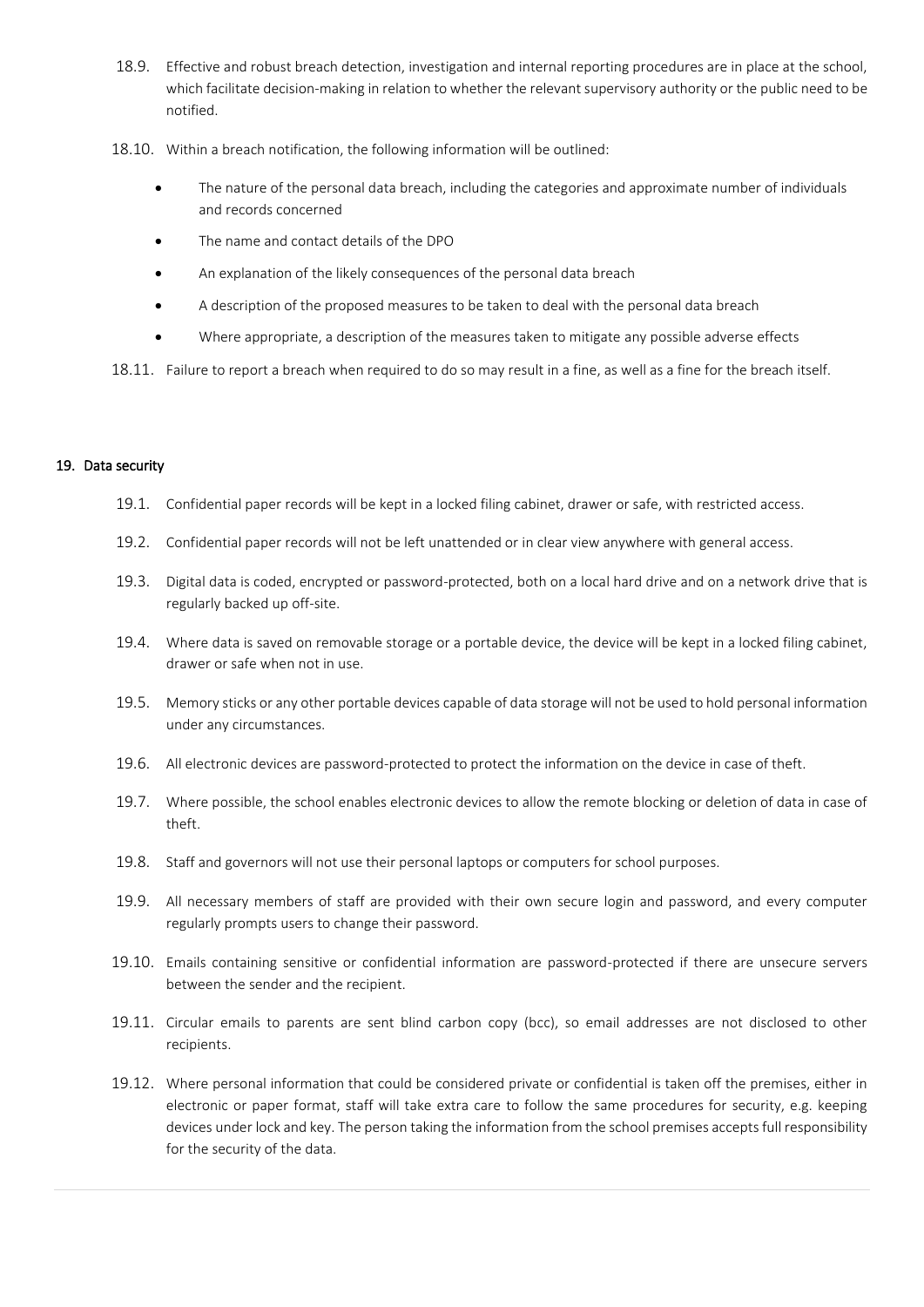- 19.13. Before sharing data, all staff members will ensure:
	- They are allowed to share it.
	- That adequate security is in place to protect it.
	- Who will receive the data has been outlined in a privacy notice.
- 19.14. Under no circumstances are visitors allowed access to confidential or personal information. Visitors to areas of the school containing sensitive information are supervised at all times.
- 19.15. The physical security of the school's buildings and storage systems, and access to them, is reviewed on a termly basis. If an increased risk in vandalism/burglary/theft is identified, extra measures to secure data storage will be put in place.
- 19.16. Park Hill Infant School takes its duties under the GDPR seriously and any unauthorised disclosure may result in disciplinary action.
- 19.17. The school business manager (SBM) is responsible for continuity and recovery measures are in place to ensure the security of protected data.

## 20. Publication of information

- 20.1. Park Hill Infant School publishes a publication scheme on its website outlining classes of information that will be made routinely available, including:
	- Policies and procedures
	- Minutes of meetings
	- Annual reports
	- Financial information
- 20.2. Classes of information specified in the publication scheme are made available quickly and easily on request.
- 20.3. Park Hill Infant School will not publish any personal information, including photos, on its website without the permission of the affected individual.
- 20.4. When uploading information to the school website, staff are considerate of any metadata or deletions which could be accessed in documents and images on the site.

#### 21. CCTV and photography

- 21.1. The school understands that recording images of identifiable individuals constitutes as processing personal information, so it is done in line with data protection principles.
- 21.2. The school notifies all pupils, staff and visitors of the purpose for collecting CCTV images via notice boards, letters and email.
- 21.3. Cameras are only placed where they do not intrude on anyone's privacy and are necessary to fulfil their purpose.
- 21.4. All CCTV footage (if applicable) will be kept for one academic year for security purposes; the SBM is responsible for keeping the records secure and allowing access.
- 21.5. The school will always indicate its intentions for taking photographs of pupils and will receive permission before publishing them.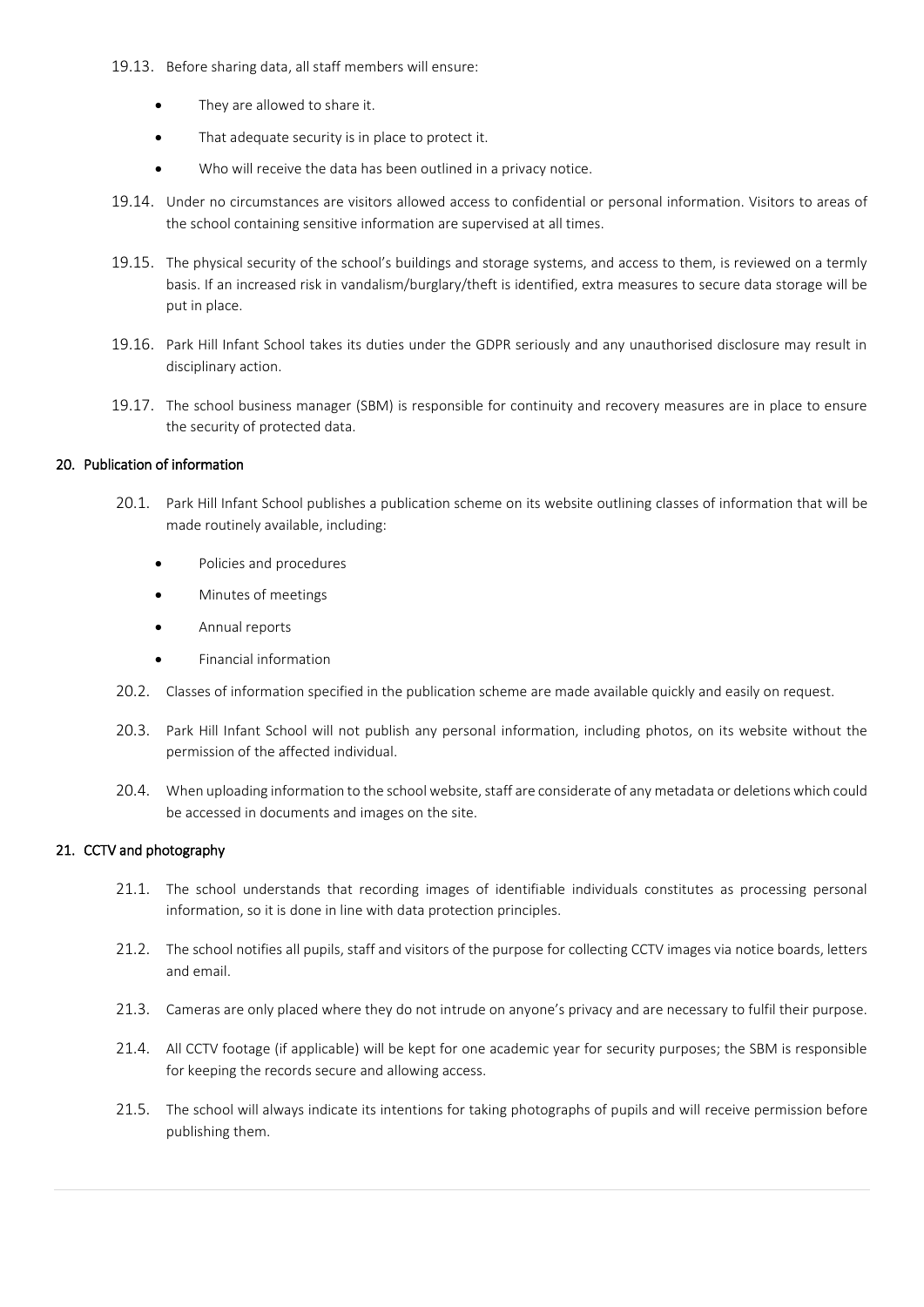- 21.6. If the school wishes to use images/video footage of pupils in a publication, such as the school website, prospectus, or recordings of school plays, written permission will be sought for the particular usage from the parent of the pupil.
- 21.7. Precautions are taken when publishing photographs of pupils, in print, video or on the school website.
- 21.8. Images captured by individuals for recreational/personal purposes, and videos made by parents for family use, are exempt from the GDPR.

## 22. Data retention

- 22.1. Data will not be kept for longer than is necessary.
- 22.2. Unrequired data will be deleted as soon as practicable.
- 22.3. Some educational records relating to former pupils or employees of the school may be kept for an extended period for legal reasons, but also to enable the provision of references or academic transcripts.
- 22.4. Paper documents will be shredded or pulped, and electronic memories scrubbed clean or destroyed, once the data should no longer be retained.

#### 23. DBS data

- 23.1. All data provided by the DBS will be handled in line with data protection legislation; this includes electronic communication.
- 23.2. Data provided by the DBS will never be duplicated.
- 23.3. Any third parties who access DBS information will be made aware of the data protection legislation, as well as their responsibilities as a data handler.

#### 24. Policy review

24.1. This policy is reviewed every two years by the SBM and the headteacher. This policy will be reviewed early if needed.

The next scheduled review date for this policy is March 2024

Signed:\_\_\_\_\_\_\_\_\_\_\_\_\_\_\_\_\_\_\_\_\_\_\_\_\_\_\_\_\_\_\_\_\_\_\_\_\_\_\_\_\_\_\_\_\_\_\_\_\_\_\_\_\_\_\_\_\_\_\_\_\_\_\_

Print Name:

|--|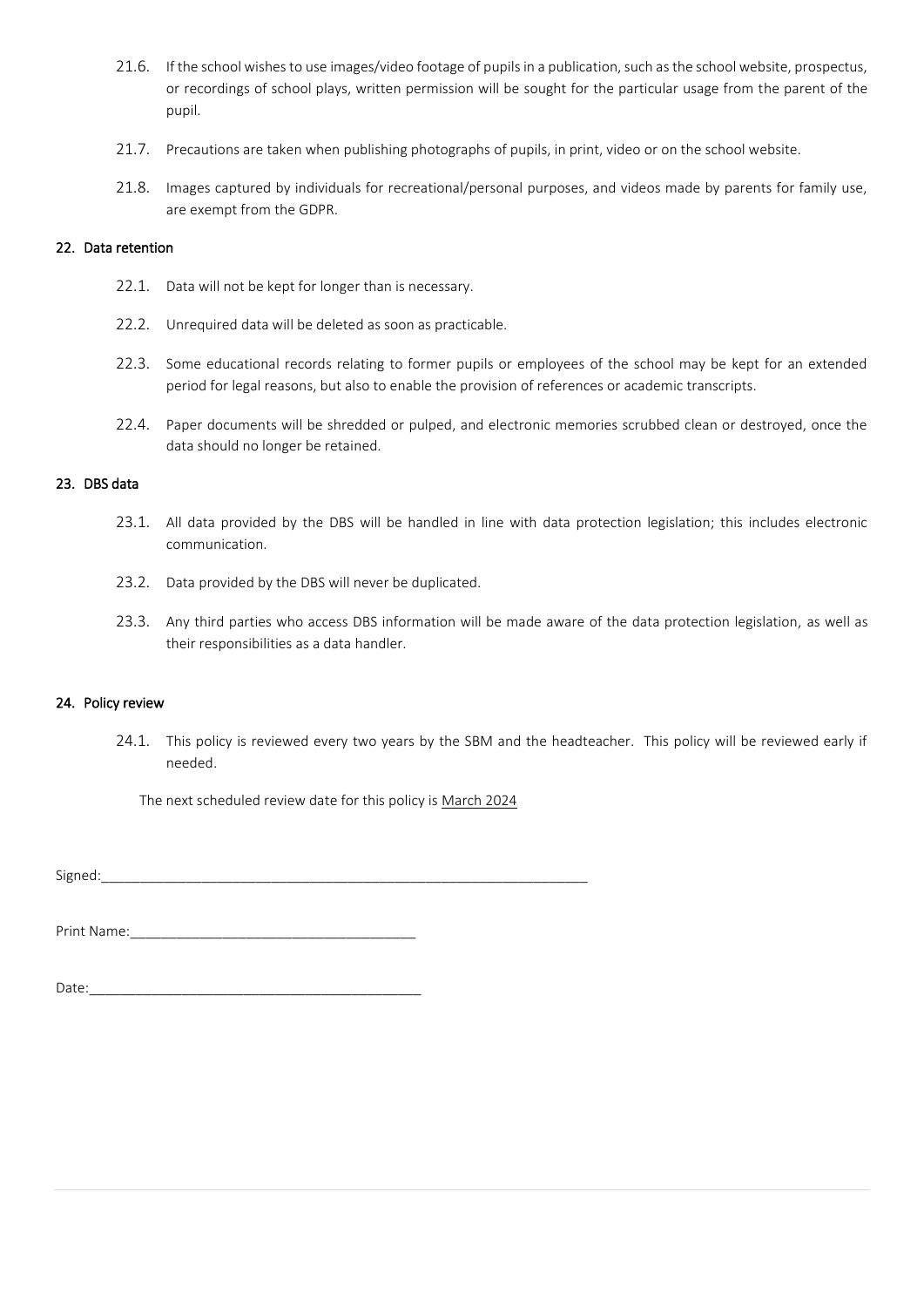## Appendix 1: Personal data breach procedure

This procedure is based on guidance on [personal data breaches](https://ico.org.uk/for-organisations/guide-to-data-protection/guide-to-the-general-data-protection-regulation-gdpr/personal-data-breaches/) produced by the ICO.

• On suspicion of finding or causing a breach, or potential breach, the staff member or data processor must immediately notify the Headteacher or Data Compliance Officer. If the Data Compliance Officer is notified, they will immediately inform the Headteacher.

The Headteacher and Data Compliance Officer will use the ICO's [self-assessment tool](https://ico.org.uk/for-organisations/report-a-breach/pdb-assessment/) to determine whether the situation constitutes a breach or not.

If a breach has occurred, the Headteacher or Data Compliance Officer will notify the DPO.

• The DPO will investigate the report, and determine whether a breach has occurred. To decide, the DPO will consider whether personal data has been accidentally or unlawfully:

- Lost
- **Stolen**
- **Destroyed**
- Altered
- Disclosed or made available where it should not have been
- Made available to unauthorised people

• The DPO will alert the headteacher and the chair of governors

• The DPO will make all reasonable efforts to contain and minimise the impact of the breach, assisted by relevant staff members or data processors where necessary.

• The DPO will assess the potential consequences, based on how serious they are, and how likely they are to happen

• The DPO will work out whether the breach must be reported to the ICO. This must be judged on a case-by-case basis. To decide, the DPO will consider whether the breach is likely to negatively affect people's rights and freedoms, and cause them any physical, material or non-material damage (e.g. emotional distress), including through:

- Loss of control over their data
- Discrimination
- Identify theft or fraud
- Financial loss
- Unauthorised reversal of pseudonymisation (for example, key-coding)
- Damage to reputation o Loss of confidentiality
- Any other significant economic or social disadvantage to the individual(s) concerned

• If it is likely that there will be a risk to people's rights and freedoms, the DPO must notify the ICO.

• The DPO will document the decision (either way), in case it is challenged at a later date by the ICO or an individual affected by the breach. Documented decisions are stored in the Data Breach Log on the school's network.

• Where the ICO must be notified, the DPO will do this via the ['report a breach'](https://ico.org.uk/for-organisations/report-a-breach/) page of the ICO website within 72 hours. As required, the DPO will set out:

- A description of the nature of the personal data breach including, where possible, the categories and approximate number of individuals concerned; the categories and approximate number of personal data records concerned

- The name and contact details of the DPO
- A description of the likely consequences of the personal data breach

- A description of the measures that have been, or will be taken, to deal with the breach and mitigate any possible adverse effects on the individual(s) concerned

• If all the above details are not yet known, the DPO will report as much as they can within 72 hours. The report will explain that there is a delay, the reasons why, and when the DPO expects to have further information. The DPO will submit the remaining information as soon as possible.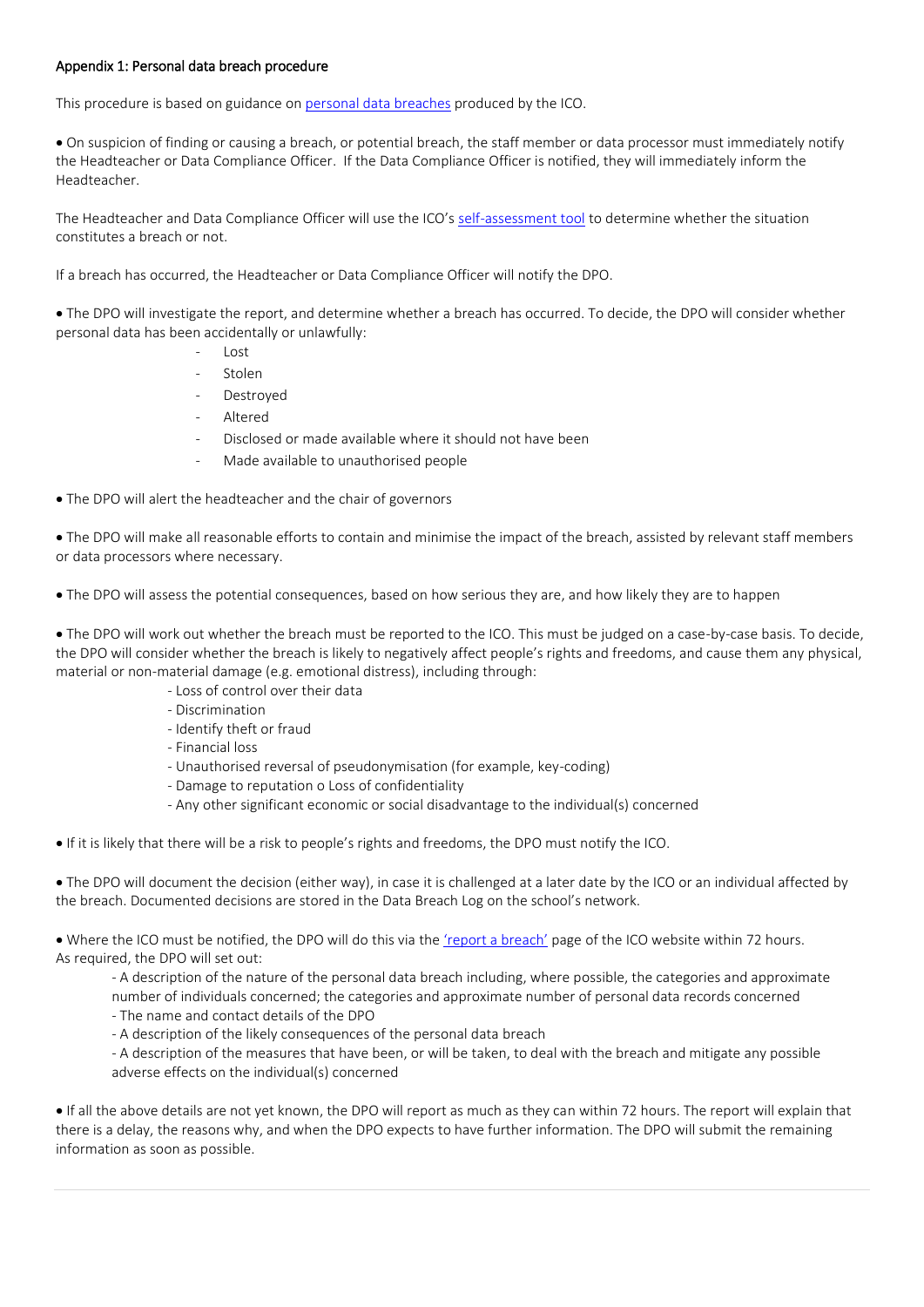• The DPO will also assess the risk to individuals, again based on the severity and likelihood of potential or actual impact. If the risk is high, the DPO will promptly inform, in writing, all individuals whose personal data has been breached.

This notification will set out:

- The name and contact details of the DPO
- A description of the likely consequences of the personal data breach

- A description of the measures that have been, or will be, taken to deal with the data breach and mitigate any possible adverse effects on the individual(s) concerned

• The DPO will notify any relevant third parties who can help mitigate the loss to individuals – for example, the police, insurers, banks or credit card companies

• The DPO will document each breach, irrespective of whether it is reported to the ICO. For each breach, this record will include the:

- Facts, cause and effects
- Action taken to contain it and ensure it does not happen again (such as establishing more robust processes or providing further training for individuals)

• Records of all breaches will be stored in the Data Breach Log on the school's network.

• The DPO and headteacher will meet, as soon as reasonably possible, to review what happened and how to prevent the breach happening again. The school will take action to mitigate the impact of different types of data breach, focusing especially on breaches involving particularly risky or sensitive information.

We will review the effectiveness of these actions and amend them as necessary after any data breach.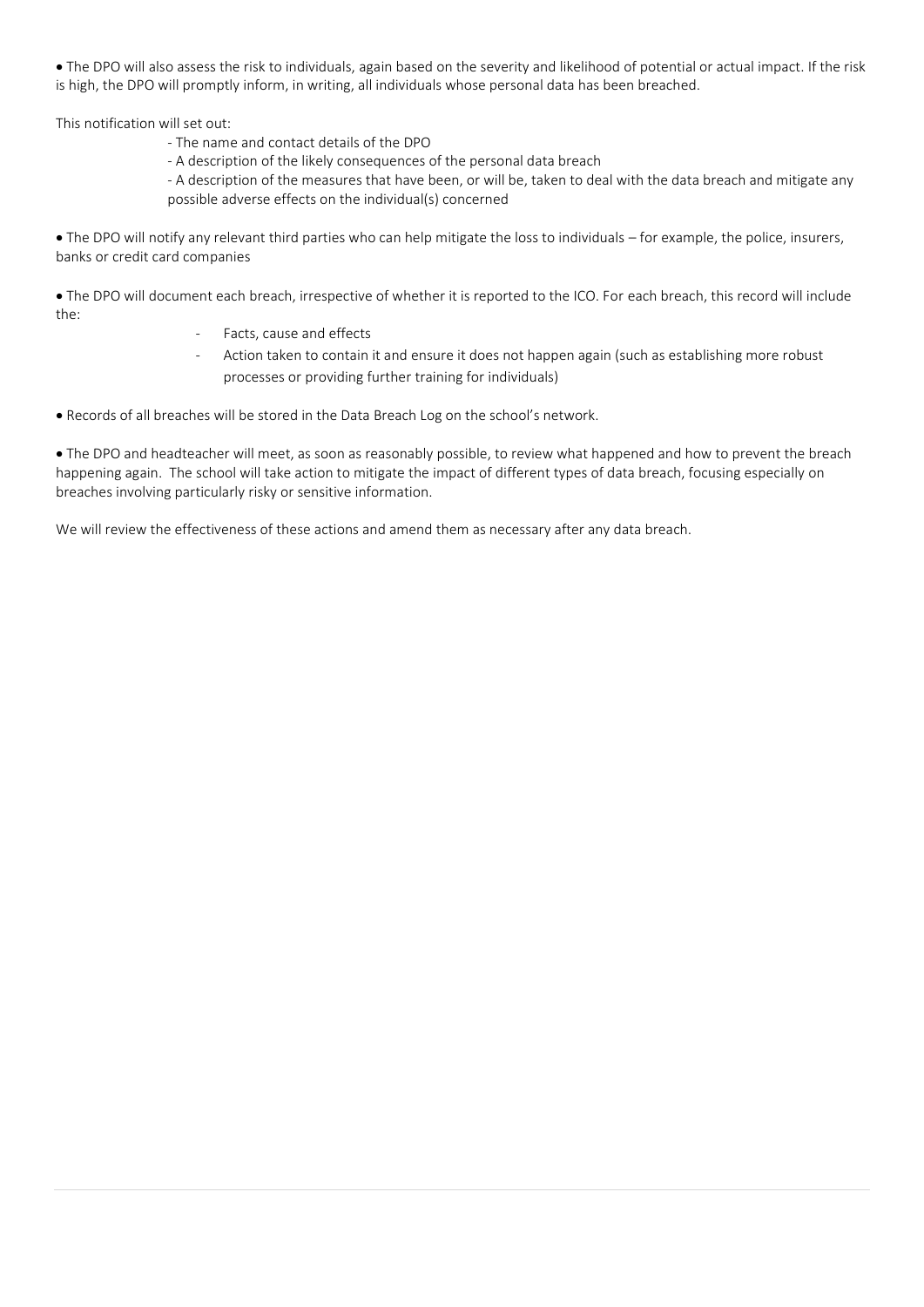# Appendix 2: Subject Access Request Form

Subject Access Request Park Hill Infant School Stanhope Road Croydon CR0 5NS

# SUBJECT ACCESS REQUEST FORM

## Dear Data Protection Officer - South Croydon Cluster GDPR Services

Please provide me with the information about me that I am entitled to under the General Data Protection Regulation. This is so I can be aware of the information you are processing about me, and verify the lawfulness of the processing.

Here is the necessary information:

| Name:                                |                                                                                       |
|--------------------------------------|---------------------------------------------------------------------------------------|
|                                      | Please select:                                                                        |
|                                      | Pupil / parent / employee / governor / volunteer                                      |
| Relationship with the school         |                                                                                       |
|                                      | Other (please specify):                                                               |
|                                      |                                                                                       |
| Correspondence address               |                                                                                       |
|                                      |                                                                                       |
| Contact number                       |                                                                                       |
|                                      |                                                                                       |
| <b>Email address</b>                 |                                                                                       |
| Details of the information requested |                                                                                       |
|                                      |                                                                                       |
|                                      |                                                                                       |
|                                      | Please provide me with:                                                               |
|                                      | Insert details of the information you want that will help us                          |
|                                      | to locate the specific information. Please be as precise as<br>possible, for example: |
|                                      | Your personnel file<br>$\bullet$                                                      |
|                                      | Your child's medical records                                                          |
|                                      | Your child's behavior record, held by [insert class<br>$\bullet$<br>teacher]          |
|                                      | Emails between 'A' and 'B' between [date]<br>$\bullet$                                |
|                                      |                                                                                       |
|                                      |                                                                                       |
|                                      |                                                                                       |
| Please turn over                     |                                                                                       |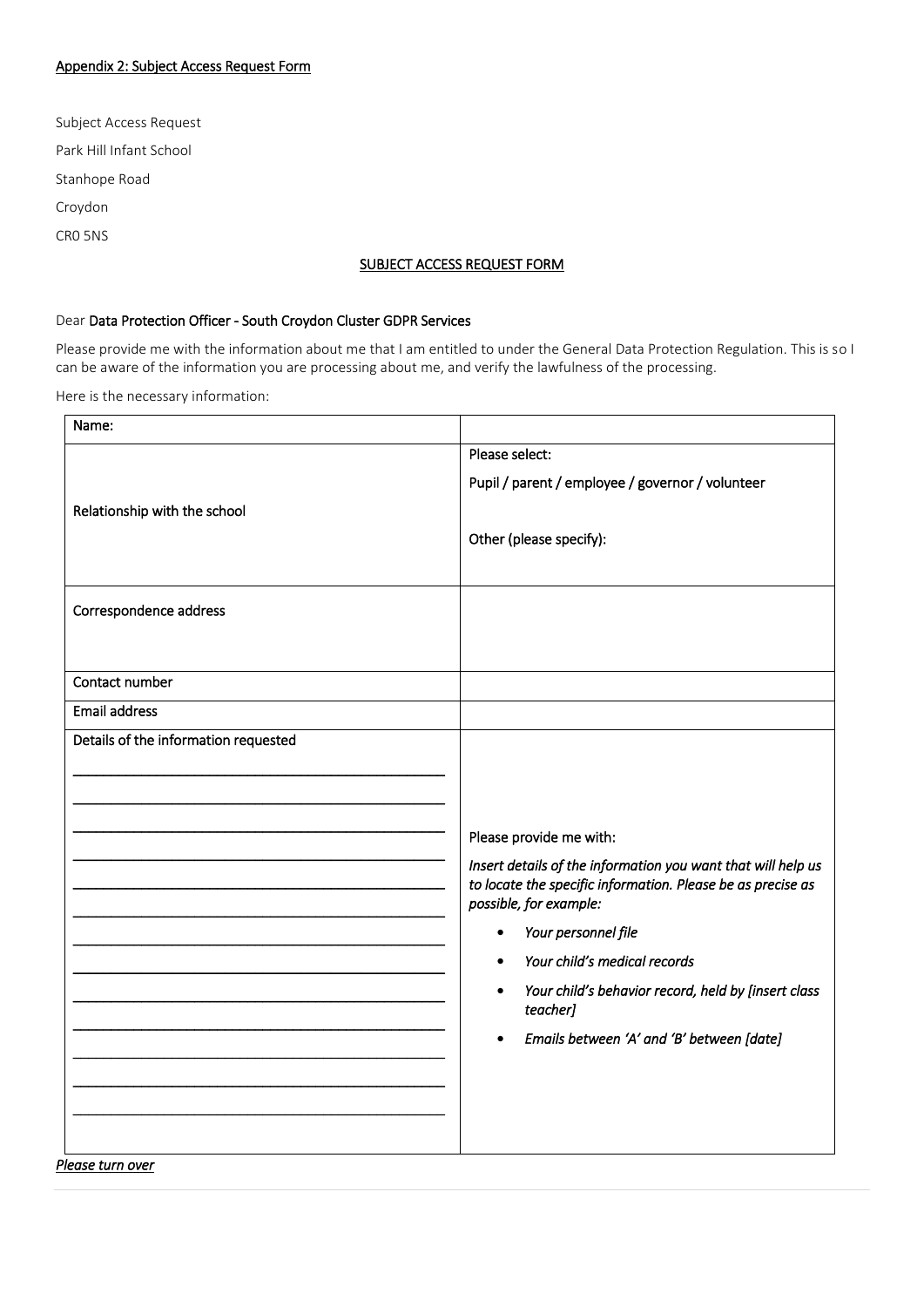If you need any more information from me, please let me know as soon as possible.

Please bear in mind that under the GDPR you cannot charge a fee to provide this information, and in most cases, you must supply me with the information within 1 month.

If you need any advice on dealing with this request, you can contact the Information Commissioner's Office on 0303 123 1113 or at [www.ico.org.uk](http://www.ico.org.uk/)

Yours sincerely,

Signed:\_\_\_\_\_\_\_\_\_\_\_\_\_\_\_\_\_\_\_\_\_\_\_\_\_\_\_\_\_\_\_\_\_\_\_\_\_\_\_\_\_\_\_\_\_\_\_\_\_\_\_\_\_\_\_\_\_\_\_\_\_\_\_ Date:\_\_\_\_\_\_\_\_\_\_\_\_\_\_\_\_\_\_\_\_\_\_\_\_\_\_

Print Name:\_\_\_\_\_\_\_\_\_\_\_\_\_\_\_\_\_\_\_\_\_\_\_\_\_\_\_\_\_\_\_\_\_\_\_\_\_\_\_\_\_\_\_\_\_\_\_\_\_\_\_\_\_\_\_\_\_\_\_\_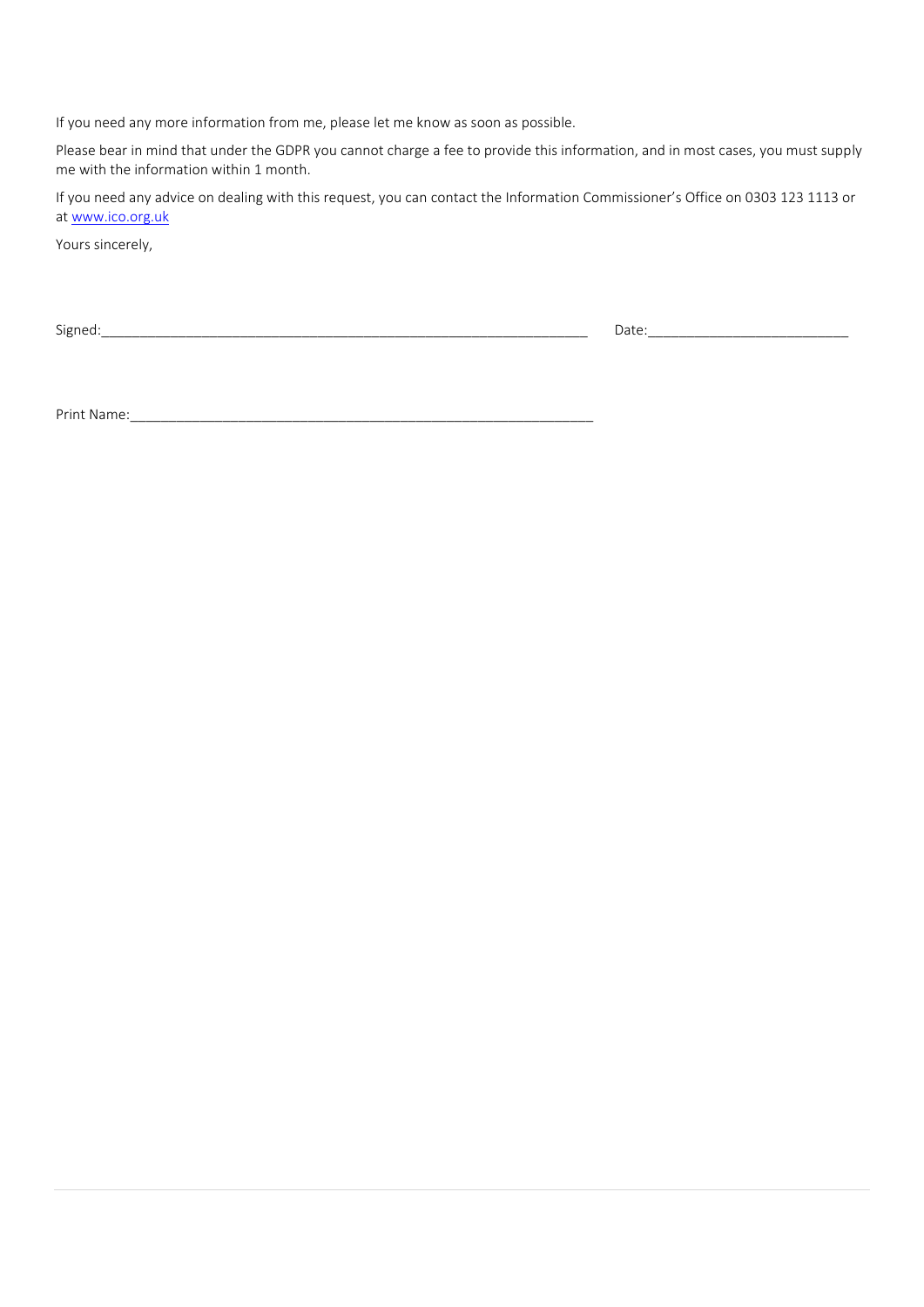#### Appendix 3: Requests for information made under Freedom of Information Act 2000 (FOIA) procedure

Park Hill Infants School will use the ICO's FOIA flowchart below to ensure that requests for information made under FOIA are handled correctly at all times.



27 November 2012 v1.0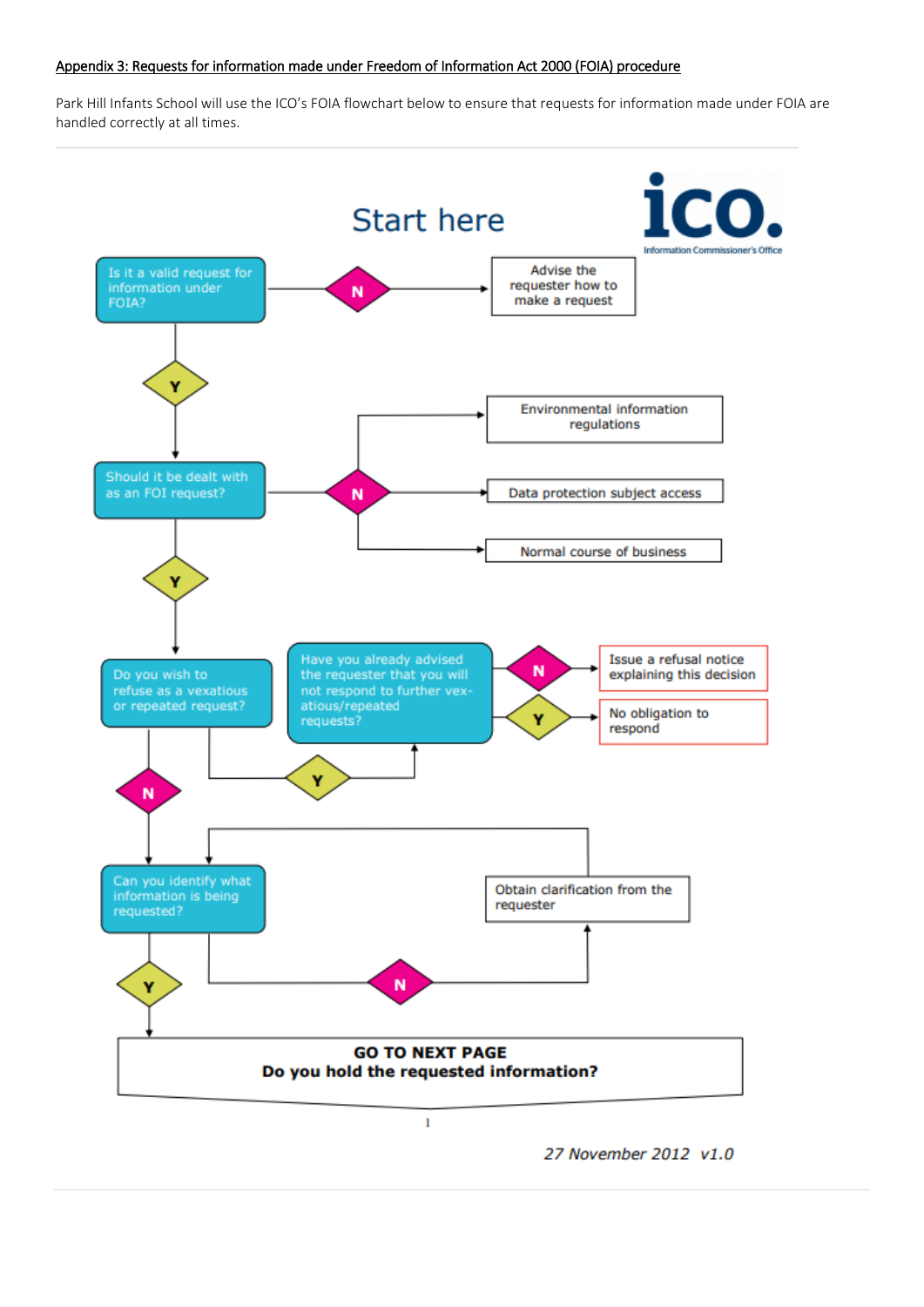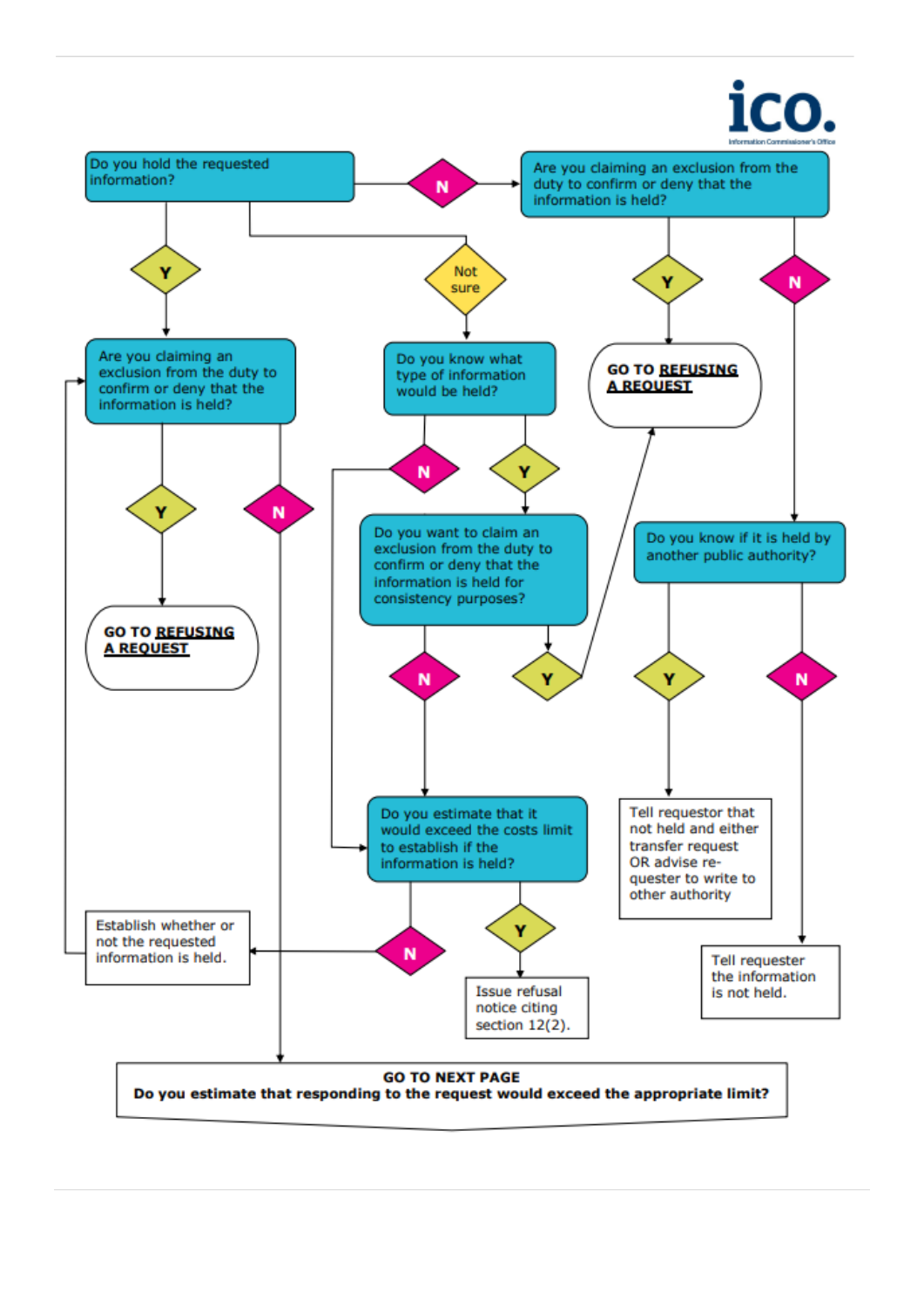